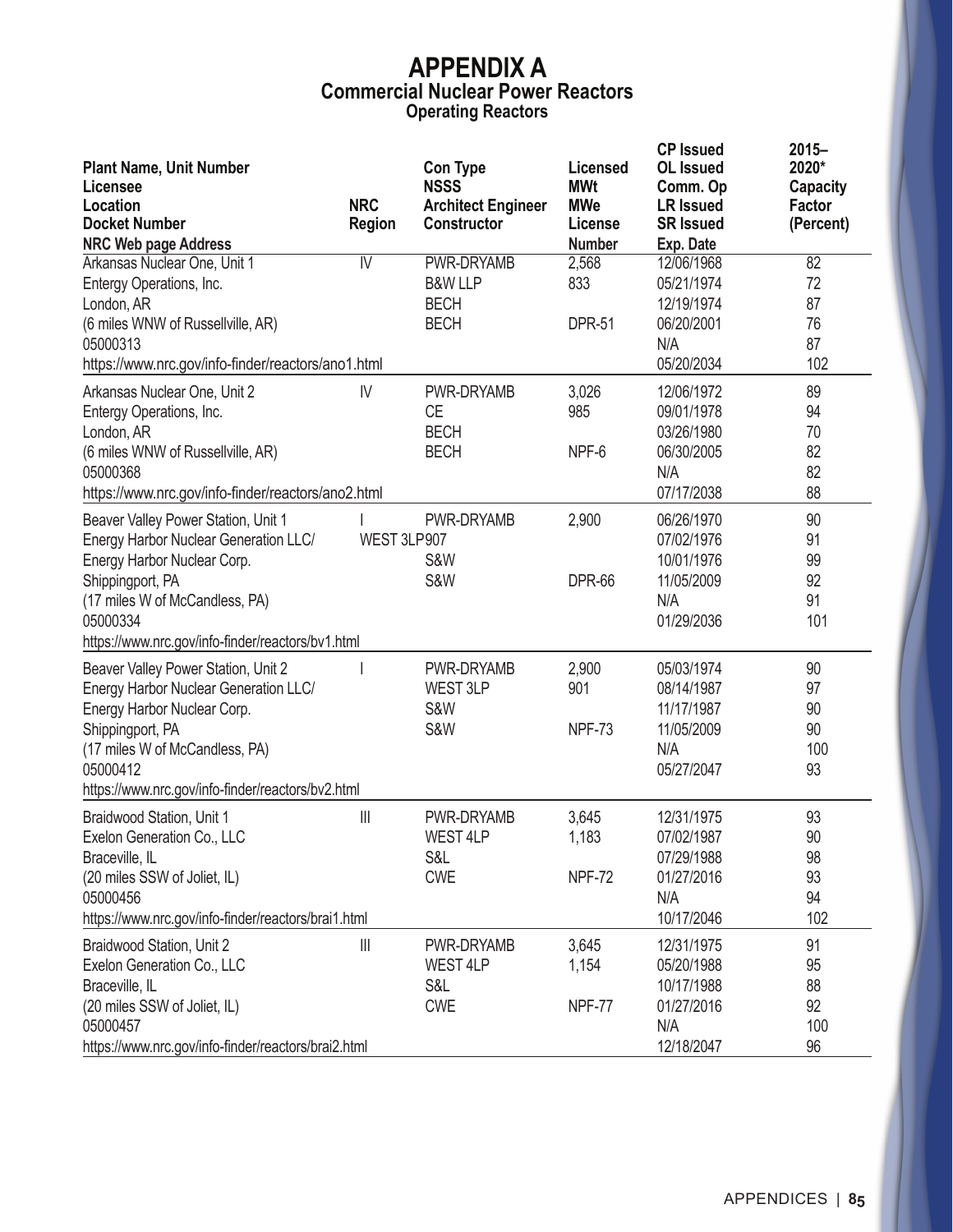| <b>Plant Name, Unit Number</b><br>Licensee<br>Location<br><b>Docket Number</b><br><b>NRC Web page Address</b> | <b>NRC</b><br><b>Region</b>           | <b>Con Type</b><br><b>NSSS</b><br><b>Architect Engineer</b><br>Constructor | Licensed<br><b>MWt</b><br><b>MWe</b><br>License<br><b>Number</b> | <b>CP Issued</b><br><b>OL</b> Issued<br>Comm. Op<br><b>LR Issued</b><br><b>SR Issued</b><br>Exp. Date | $2015 -$<br>2020*<br>Capacity<br>Factor<br>(Percent) |
|---------------------------------------------------------------------------------------------------------------|---------------------------------------|----------------------------------------------------------------------------|------------------------------------------------------------------|-------------------------------------------------------------------------------------------------------|------------------------------------------------------|
| Browns Ferry Nuclear Plant, Unit 1                                                                            | $\parallel$                           | <b>BWR-MARK1</b>                                                           | 3,952                                                            | 05/10/1967                                                                                            | 94                                                   |
| <b>Tennessee Valley Authority</b>                                                                             |                                       | GE <sub>4</sub>                                                            | 1,256                                                            | 12/20/1973                                                                                            | 83                                                   |
| Limestone County, AL                                                                                          |                                       | <b>TVA</b>                                                                 |                                                                  | 08/01/1974                                                                                            | 97                                                   |
| (10 miles S of Athens, AL)                                                                                    |                                       | <b>TVA</b>                                                                 | <b>DPR-33</b>                                                    | 05/04/2006                                                                                            | 82                                                   |
| 05000259                                                                                                      |                                       |                                                                            |                                                                  | N/A                                                                                                   | 99                                                   |
| https://www.nrc.gov/info-finder/reactors/bf1.html                                                             |                                       |                                                                            | 12/20/2033                                                       | 83                                                                                                    |                                                      |
| Browns Ferry Nuclear Plant, Unit 2                                                                            | $\mathsf{II}$                         | <b>BWR-MARK1</b>                                                           | 3,952                                                            | 05/10/1967                                                                                            | 85                                                   |
| <b>Tennessee Valley Authority</b>                                                                             |                                       | GE <sub>4</sub>                                                            | 1,259                                                            | 06/28/1974                                                                                            | 94                                                   |
| Limestone County, AL                                                                                          |                                       | <b>TVA</b>                                                                 |                                                                  | 03/01/1975                                                                                            | 83                                                   |
| (10 miles S of Athens, AL)                                                                                    |                                       | <b>TVA</b>                                                                 | <b>DPR-52</b>                                                    | 05/04/2006                                                                                            | 97                                                   |
| 05000260                                                                                                      |                                       |                                                                            |                                                                  | N/A                                                                                                   | 80                                                   |
| https://www.nrc.gov/info-finder/reactors/bf2.html                                                             |                                       |                                                                            |                                                                  | 06/28/2034                                                                                            | 91                                                   |
| Browns Ferry Nuclear Plant, Unit 3                                                                            | $\mathbb{I}$                          | <b>BWR-MARK1</b>                                                           | 3,952                                                            | 07/31/1968                                                                                            | 92                                                   |
| <b>Tennessee Valley Authority</b>                                                                             |                                       | GE <sub>4</sub>                                                            | 1,260                                                            | 07/02/1976                                                                                            | 80                                                   |
| Limestone County, AL                                                                                          |                                       | <b>TVA</b>                                                                 |                                                                  | 03/01/1977                                                                                            | 93                                                   |
| (10 miles S of Athens, AL)                                                                                    |                                       | <b>TVA</b>                                                                 | <b>DPR-68</b>                                                    | 05/04/2006                                                                                            | 76                                                   |
| 05000296                                                                                                      |                                       |                                                                            |                                                                  | N/A                                                                                                   | 94                                                   |
| https://www.nrc.gov/info-finder/reactors/bf3.html                                                             |                                       |                                                                            |                                                                  | 07/02/2036                                                                                            | 86                                                   |
| Brunswick Steam Electric Plant, Unit 1                                                                        | $\mathbb{I}$                          | <b>BWR-MARK1</b>                                                           | 2,923                                                            | 02/07/1970                                                                                            | 93                                                   |
| Duke Energy Progress, LLC                                                                                     |                                       | GE <sub>4</sub>                                                            | 938                                                              | 09/08/1976                                                                                            | 83                                                   |
| Southport, NC                                                                                                 |                                       | UE&C                                                                       |                                                                  | 03/18/1977                                                                                            | 93                                                   |
| (20 miles S of Wilmington, NC)                                                                                |                                       | <b>BRRT</b>                                                                | <b>DPR-71</b>                                                    | 06/26/2006                                                                                            | 85                                                   |
| 05000325                                                                                                      |                                       |                                                                            |                                                                  | N/A<br>09/08/2036                                                                                     | 92<br>84                                             |
| https://www.nrc.gov/info-finder/reactors/bru1.html                                                            |                                       |                                                                            |                                                                  |                                                                                                       |                                                      |
| Brunswick Steam Electric Plant, Unit 2                                                                        | $\mathbf{I}$                          | <b>BWR-MARK1</b>                                                           | 2,923                                                            | 02/07/1970                                                                                            | 81                                                   |
| Duke Energy Progress, LLC                                                                                     |                                       | GE <sub>4</sub>                                                            | 932                                                              | 12/27/1974                                                                                            | 92                                                   |
| Southport, NC                                                                                                 |                                       | UE&C                                                                       | <b>DPR-62</b>                                                    | 11/03/1975<br>06/26/2006                                                                              | 82<br>93                                             |
| (20 miles S of Wilmington, NC)<br>05000324                                                                    |                                       | <b>BRRT</b>                                                                |                                                                  | N/A                                                                                                   | 85                                                   |
| https://www.nrc.gov/info-finder/reactors/bru2.html                                                            |                                       |                                                                            |                                                                  | 12/27/2034                                                                                            | 99                                                   |
| Byron Station, Unit 1                                                                                         | $\begin{array}{c} \hline \end{array}$ | PWR-DRYAMB                                                                 | 3,645                                                            | 12/31/1975                                                                                            | 88                                                   |
| Exelon Generation Co., LLC                                                                                    |                                       | <b>WEST 4LP</b>                                                            | 1,164                                                            | 02/14/1985                                                                                            | 97                                                   |
| Byron, IL                                                                                                     |                                       | S&L                                                                        |                                                                  | 09/16/1985                                                                                            | 89                                                   |
| (17 miles SW of Rockford, IL)                                                                                 |                                       | <b>CWE</b>                                                                 | <b>NPF-37</b>                                                    | 11/19/2015                                                                                            | 94                                                   |
| 05000454                                                                                                      |                                       |                                                                            |                                                                  | N/A                                                                                                   | 100                                                  |
| https://www.nrc.gov/info-finder/reactors/byro1.html                                                           |                                       |                                                                            |                                                                  | 10/31/2044                                                                                            | 96                                                   |
| Byron Station, Unit 2                                                                                         | $\begin{array}{c} \hline \end{array}$ | PWR-DRYAMB                                                                 | 3,645                                                            | 12/31/1975                                                                                            | 94                                                   |
| Exelon Generation Co., LLC                                                                                    |                                       | WEST 4LP                                                                   | 1,136                                                            | 01/30/1987                                                                                            | 96                                                   |
| Byron, IL                                                                                                     |                                       | S&L                                                                        |                                                                  | 08/02/1987                                                                                            | 89                                                   |
| (17 miles SW of Rockford, IL)                                                                                 |                                       | <b>CWE</b>                                                                 | <b>NPF-66</b>                                                    | 11/19/2015                                                                                            | 100                                                  |
| 05000455                                                                                                      |                                       |                                                                            |                                                                  | N/A                                                                                                   | 95                                                   |
| https://www.nrc.gov/info-finder/reactors/byro2.html                                                           |                                       |                                                                            |                                                                  | 11/06/2046                                                                                            | 97                                                   |

**86** | APPENDICES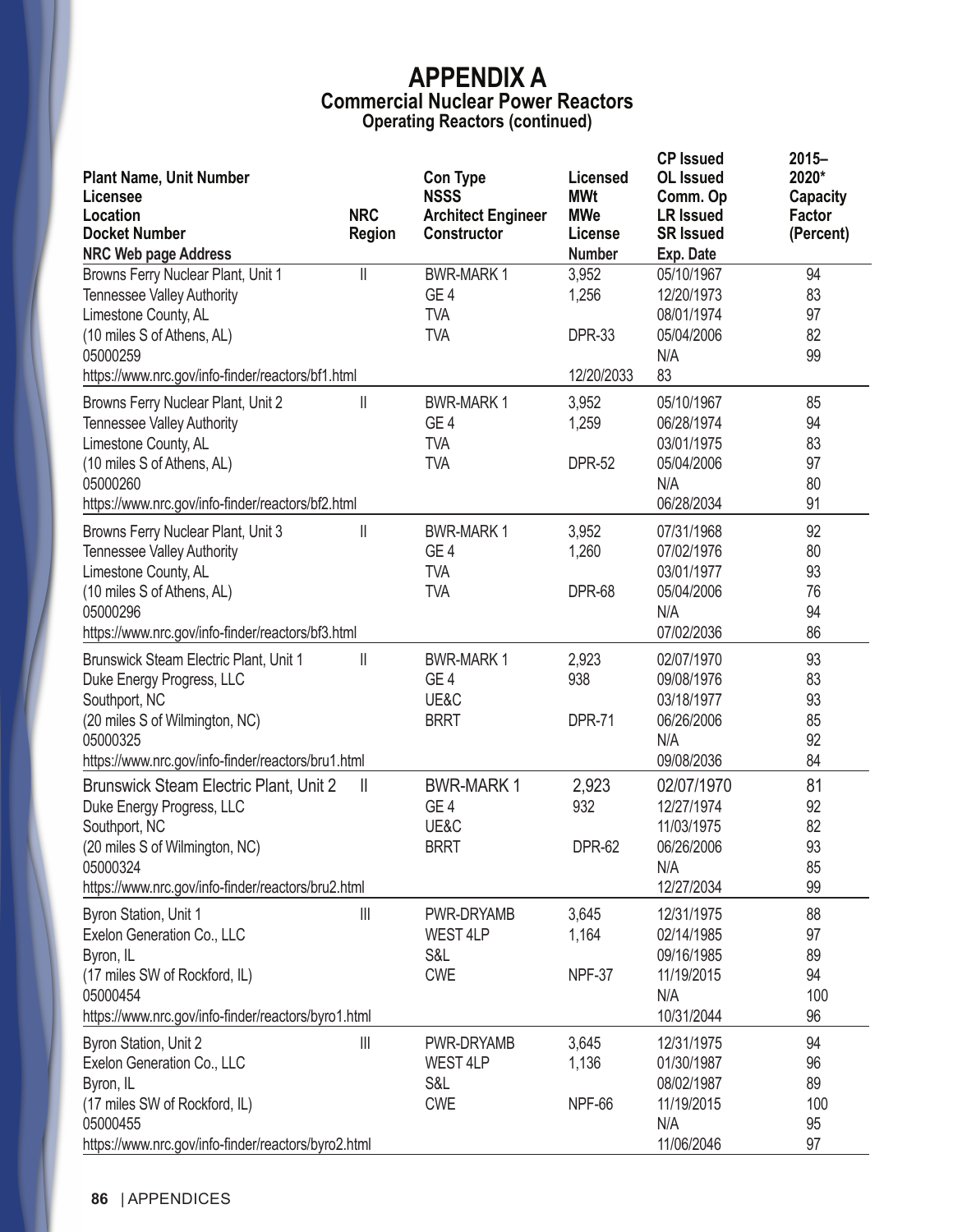| <b>Plant Name, Unit Number</b><br>Licensee                                                                                                                                                                                                  |                             | <b>Con Type</b><br><b>NSSS</b>                             | Licensed<br><b>MWt</b>                 | <b>CP Issued</b><br><b>OL</b> Issued<br>Comm. Op                          | $2015 -$<br>2020*<br><b>Capacity</b> |
|---------------------------------------------------------------------------------------------------------------------------------------------------------------------------------------------------------------------------------------------|-----------------------------|------------------------------------------------------------|----------------------------------------|---------------------------------------------------------------------------|--------------------------------------|
| Location<br><b>Docket Number</b><br><b>NRC Web page Address</b>                                                                                                                                                                             | <b>NRC</b><br><b>Region</b> | <b>Architect Engineer</b><br>Constructor                   | <b>MWe</b><br>License<br><b>Number</b> | <b>LR Issued</b><br><b>SR Issued</b><br>Exp. Date                         | Factor<br>(Percent)                  |
| Callaway Plant, Unit 1<br>Union Electric Co.<br>Fulton, MO<br>(25 miles ENE of Jefferson City, MO)<br>05000483<br>https://www.nrc.gov/info-finder/reactors/call.html                                                                        | IV                          | PWR-DRYAMB<br>WEST 4LP<br><b>BECH</b><br><b>DANI</b>       | 3,565<br>1190<br><b>NPF-30</b>         | 04/16/1976<br>10/18/1984<br>12/19/1984<br>03/06/2015<br>N/A<br>10/18/2044 | 96<br>87<br>77<br>100<br>86<br>74    |
| Calvert Cliffs Nuclear Power Plant, Unit 1<br><b>Calvert Cliffs Nuclear Power Plant, LLC</b><br>Exelon Generation Co., LLC<br>Lusby, MD<br>(40 miles S of Annapolis, MD)<br>05000317<br>https://www.nrc.gov/info-finder/reactors/calv1.html |                             | PWR-DRYAMB<br>СE<br><b>BECH</b><br><b>BECH</b>             | 2,737<br>866<br><b>DPR-53</b>          | 07/07/1969<br>07/31/1974<br>05/08/1975<br>03/23/2000<br>N/A<br>07/31/2034 | 97<br>89<br>97<br>92<br>100<br>97    |
| Calvert Cliffs Nuclear Power Plant, Unit 2<br><b>Calvert Cliffs Nuclear Power Plant, LLC</b><br>Exelon Generation Co., LLC<br>Lusby, MD<br>(40 miles S of Annapolis, MD)<br>05000318<br>https://www.nrc.gov/info-finder/reactors/calv2.html |                             | PWR-DRYAMB<br><b>CE</b><br><b>BECH</b><br><b>BECH</b>      | 2,737<br>842<br><b>DPR-69</b>          | 07/07/1969<br>08/13/1976<br>04/01/1977<br>03/23/2000<br>N/A<br>08/13/2036 | 86<br>95<br>91<br>100<br>92<br>104   |
| Catawba Nuclear Station, Unit 1<br>Duke Energy Carolinas, LLC<br>York, SC<br>(18 miles S of Charlotte, NC)<br>05000413<br>https://www.nrc.gov/info-finder/reactors/cat1.html                                                                | $\mathbb{I}$                | PWR-ICECND<br>WEST 4LP<br><b>DUKE</b><br><b>DUKE</b>       | 3,469<br>1,160<br><b>NPF-35</b>        | 08/07/1975<br>01/17/1985<br>06/29/1985<br>12/05/2003<br>N/A<br>12/05/2043 | 88<br>97<br>90<br>93<br>100<br>91    |
| Catawba Nuclear Station, Unit 2<br>Duke Energy Carolinas, LLC<br>York, SC<br>(18 miles S of Charlotte, NC)<br>05000414<br>https://www.nrc.gov/info-finder/reactors/cat2.html                                                                | $\mathbb I$                 | PWR-ICECND<br>WEST 4LP<br><b>DUKE</b><br><b>DUKE</b>       | 3,411<br>1,150<br><b>NPF-52</b>        | 08/07/1975<br>05/15/1986<br>08/19/1986<br>12/05/2003<br>N/A<br>12/05/2043 | 86<br>88<br>96<br>91<br>92<br>100    |
| Clinton Power Station, Unit 1<br>Exelon Generation Co., LLC<br>Clinton, IL<br>(23 miles SSE of Bloomington, IL)<br>05000461<br>https://www.nrc.gov/info-finder/reactors/clin.html                                                           | $\frac{1}{2}$               | <b>BWR-MARK 3</b><br>GE <sub>6</sub><br>S&L<br><b>BALD</b> | 3,473<br>1,065<br><b>NPF-62</b>        | 02/24/1976<br>04/17/1987<br>11/24/1987<br>N/A<br>N/A<br>09/29/2026        | 87<br>89<br>84<br>88<br>87<br>101    |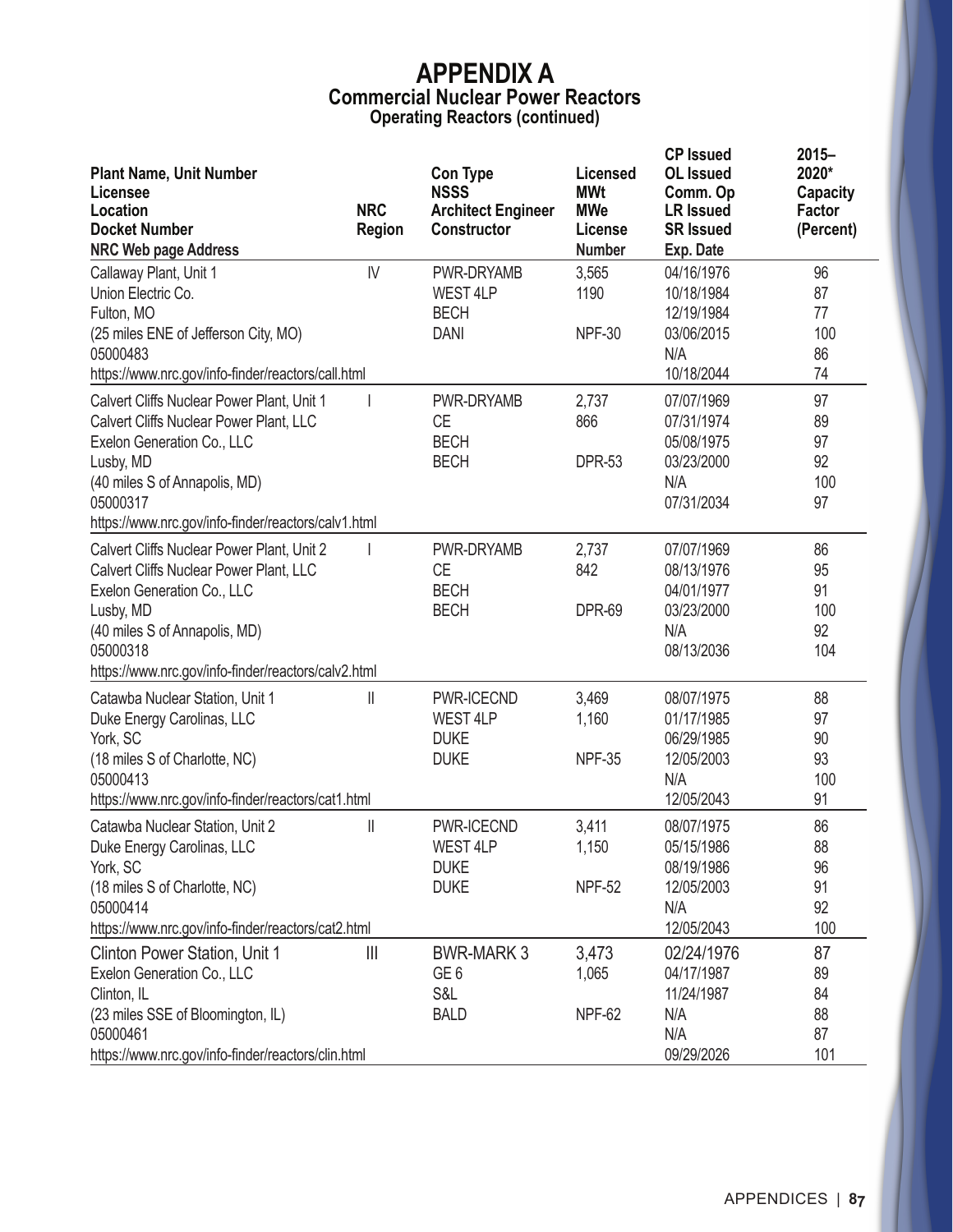| <b>Plant Name, Unit Number</b><br>Licensee<br>Location<br><b>Docket Number</b><br><b>NRC Web page Address</b>                                                                                                                               | <b>NRC</b><br><b>Region</b> | <b>Con Type</b><br><b>NSSS</b><br><b>Architect Engineer</b><br><b>Constructor</b> | <b>Licensed</b><br><b>MWt</b><br><b>MWe</b><br>License<br><b>Number</b> | <b>CP Issued</b><br><b>OL</b> Issued<br>Comm. Op<br><b>LR Issued</b><br><b>SR Issued</b><br>Exp. Date | $2015 -$<br>2020*<br><b>Capacity</b><br>Factor<br>(Percent) |
|---------------------------------------------------------------------------------------------------------------------------------------------------------------------------------------------------------------------------------------------|-----------------------------|-----------------------------------------------------------------------------------|-------------------------------------------------------------------------|-------------------------------------------------------------------------------------------------------|-------------------------------------------------------------|
| <b>Columbia Generating Station</b><br><b>Energy Northwest</b><br>Hanford Reservation in Benton County, WA<br>(15 miles NNW of Richland, WA)<br>05000397<br>https://www.nrc.gov/info-finder/reactors/wash2.html                              | IV                          | <b>BWR-MARK 2</b><br>GE <sub>5</sub><br>B&R<br><b>BECH</b>                        | 3,544<br>1,163<br>NPF-21                                                | 03/19/1973<br>04/13/1984<br>12/13/1984<br>05/22/2012<br>N/A<br>12/20/2043                             | 78<br>92<br>77<br>96<br>88<br>92                            |
| Comanche Peak Nuclear Power Plant, Unit 1<br>Comanche Peak Power Co., LLC.<br>Vistra Operating Co., LLC<br>Glen Rose, TX<br>(40 miles SW of Fort Worth, TX)<br>05000445<br>https://www.nrc.gov/info-finder/reactors/cp1.html                | IV                          | PWR-DRYAMB<br>WEST 4LP<br>G&H<br><b>BRRT</b>                                      | 3,612<br>1,205<br>NPF-87                                                | 12/19/1974<br>04/17/1990<br>08/13/1990<br>N/A<br>N/A<br>02/08/2030                                    | 100<br>92<br>91<br>100<br>89<br>92                          |
| Comanche Peak Nuclear Power Plant, Unit 2<br>Comanche Peak Power Co., LLC.<br>Vistra Operating Co., LLC<br>Glen Rose, TX<br>(40 miles SW of Fort Worth, TX)<br>05000446<br>https://www.nrc.gov/info-finder/reactors/cp2.html                | IV                          | PWR-DRYAMB<br>WEST 4LP<br><b>BECH</b><br><b>BRRT</b>                              | 3,612<br>1,195<br><b>NPF-89</b>                                         | 12/19/1974<br>04/06/1993<br>08/03/1993<br>N/A<br>N/A<br>02/02/2033                                    | 88<br>100<br>68<br>93<br>94<br>92                           |
| <b>Cooper Nuclear Station</b><br>Nebraska Public Power District<br>Brownville, NE<br>(23 miles S of Nebraska City, NE)<br>05000298<br>https://www.nrc.gov/info-finder/reactors/cns.html                                                     | IV                          | <b>BWR-MARK1</b><br>GE <sub>4</sub><br>B&R<br>B&R                                 | 2,419<br>770<br><b>DPR-46</b>                                           | 06/04/1968<br>01/18/1974<br>07/01/1974<br>11/29/2010<br>N/A<br>01/18/2034                             | 97<br>84<br>99<br>81<br>100<br>92                           |
| Davis-Besse Nuclear Power Station, Unit 1<br><b>Energy Harbor Nuclear Generation LLC</b><br>Energy Harbor Nuclear Corp.<br>Oak Harbor, OH<br>(21 miles ESE of Toledo, OH)<br>05000346<br>https://www.nrc.gov/info-finder/reactors/davi.html | $\mathbb{H}$                | PWR-DRYAMB<br><b>B&amp;W RLP</b><br><b>BECH</b><br>B&W                            | 2,817<br>894<br>NPF-3                                                   | 03/24/1971<br>04/22/1977<br>07/31/1978<br>12/08/2015<br>N/A<br>04/22/2037                             | 97<br>79<br>97<br>93<br>98<br>92                            |
| Diablo Canyon Nuclear Power Plant, Unit 1<br>Pacific Gas & Electric Co.<br>Avila Beach, CA<br>(12 miles WSW of San Luis Obispo, CA)<br>05000275<br>https://www.nrc.gov/info-finder/reactors/diab1.html                                      | IV                          | PWR-DRYAMB<br>WEST 4LP<br>PG&E<br>PG&E                                            | 3,411<br>1,122<br><b>DPR-80</b>                                         | 4/23/1968<br>11/02/1984<br>05/07/1985<br>Withdrawn<br>N/A<br>11/02/2024                               | 87<br>98<br>81<br>98<br>89<br>90                            |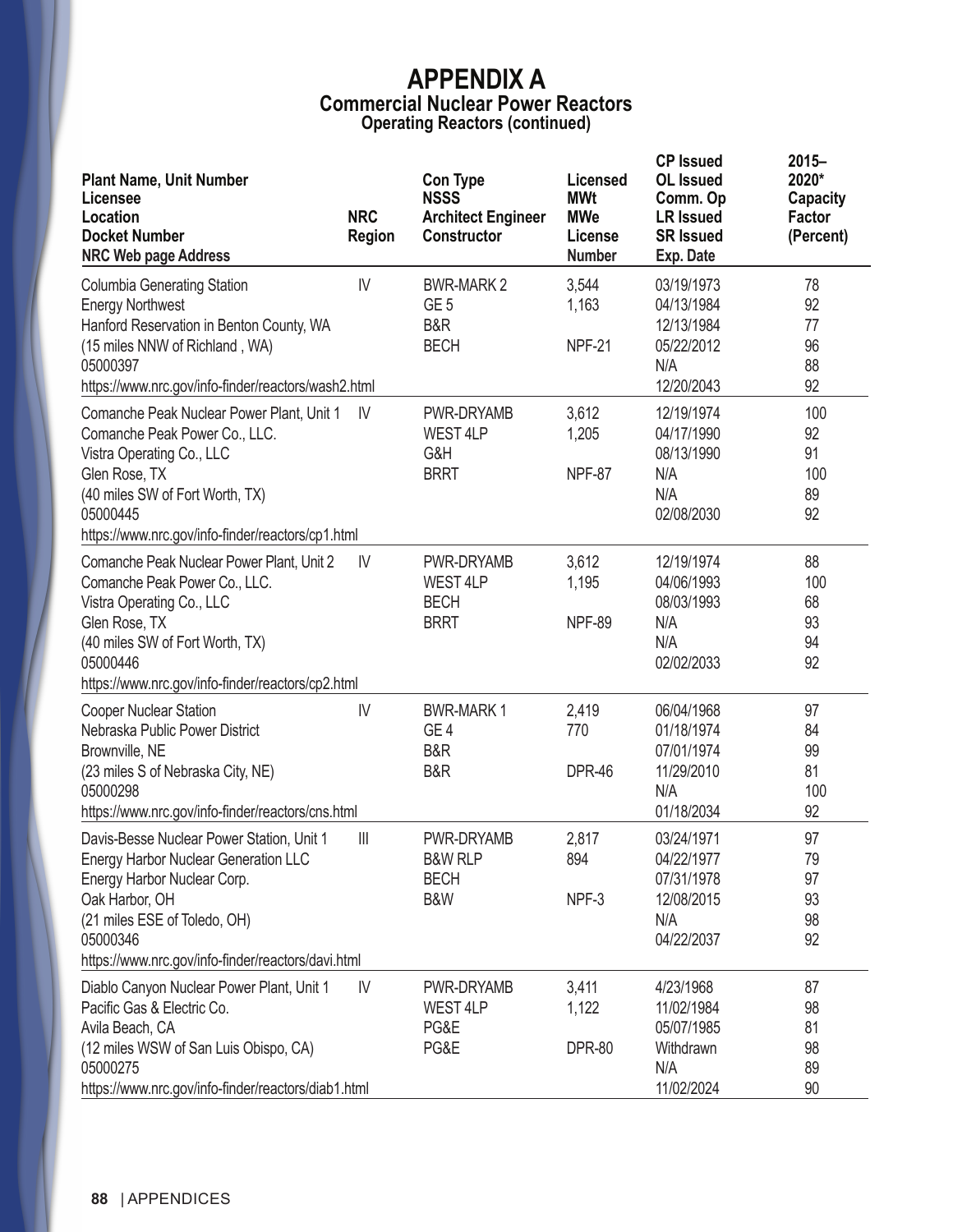| <b>Plant Name, Unit Number</b><br>Licensee<br>Location<br><b>Docket Number</b><br><b>NRC Web page Address</b>                                                                                          | <b>NRC</b><br><b>Region</b> | <b>Con Type</b><br><b>NSSS</b><br><b>Architect Engineer</b><br>Constructor | <b>Licensed</b><br><b>MWt</b><br><b>MWe</b><br>License<br><b>Number</b> | <b>CP Issued</b><br><b>OL</b> Issued<br>Comm. Op<br><b>LR Issued</b><br><b>SR Issued</b><br>Exp. Date | $2015 -$<br>2020*<br><b>Capacity</b><br>Factor<br>(Percent) |
|--------------------------------------------------------------------------------------------------------------------------------------------------------------------------------------------------------|-----------------------------|----------------------------------------------------------------------------|-------------------------------------------------------------------------|-------------------------------------------------------------------------------------------------------|-------------------------------------------------------------|
| Diablo Canyon Nuclear Power Plant, Unit 2<br>Pacific Gas & Electric Co.<br>Avila Beach, CA<br>(12 miles WSW of San Luis Obispo, CA)<br>05000323<br>https://www.nrc.gov/info-finder/reactors/diab2.html | $\mathsf{I}\mathsf{V}$      | PWR-DRYAMB<br>WEST 4LP<br>PG&E<br>PG&E                                     | 3,411<br>1,118<br><b>DPR-82</b>                                         | 12/09/1970<br>08/26/1985<br>03/13/1986<br>Withdrawn<br>N/A<br>08/26/2025                              | 95<br>88<br>95<br>87<br>75<br>75                            |
| Donald C. Cook Nuclear Plant, Unit 1<br>Indiana Michigan Power Co.<br>Bridgman, MI<br>(13 miles S of Benton Harbor, MI)<br>05000315<br>https://www.nrc.gov/info-finder/reactors/cook1.html             | $\parallel \parallel$       | PWR-ICECND<br><b>WEST 4LP</b><br><b>AEP</b><br><b>AEP</b>                  | 3,304<br>1,009<br><b>DPR-58</b>                                         | 03/25/1969<br>10/25/1974<br>08/28/1975<br>08/30/2005<br>N/A<br>10/25/2034                             | 78<br>82<br>72<br>100<br>79<br>94                           |
| Donald C. Cook Nuclear Plant, Unit 2<br>Indiana Michigan Power Co.<br>Bridgman, MI<br>(13 miles S of Benton Harbor, MI)<br>05000316<br>https://www.nrc.gov/info-finder/reactors/cook2.html             | $\mathop{  }\mathop{  }$    | PWR-ICECND<br><b>WEST 4LP</b><br><b>AEP</b><br><b>AEP</b>                  | 3,468<br>1,168<br><b>DPR-74</b>                                         | 03/25/1969<br>12/23/1977<br>07/01/1978<br>08/30/2005<br>N/A<br>12/23/2037                             | 79<br>71<br>104<br>79<br>84<br>97                           |
| Dresden Nuclear Power Station, Unit 2<br>Exelon Generation Co., LLC<br>Morris (Grundy County), IL<br>(25 miles SW of Joliet, IL)<br>05000237<br>https://www.nrc.gov/info-finder/reactors/dres2.html    | $\parallel \parallel$       | <b>BWR-MARK1</b><br>GE <sub>3</sub><br>S&L<br>UE&C                         | 2,957<br>902<br><b>DPR-19</b>                                           | 01/10/1966<br>02/20/1991 <sup>A</sup><br>06/09/1970<br>10/28/2004<br>N/A<br>12/22/2029                | 83<br>91<br>84<br>99<br>89<br>101                           |
| Dresden Nuclear Power Station, Unit 3<br>Exelon Generation Co., LLC<br>Morris (Grundy County), IL<br>(25 miles SW of Joliet, IL)<br>05000249<br>https://www.nrc.gov/info-finder/reactors/dres3.html    | $\parallel \parallel$       | <b>BWR-MARK1</b><br>GE <sub>3</sub><br>S&L<br>UE&C                         | 2,957<br>895<br><b>DPR-25</b>                                           | 10/14/1966<br>01/12/1971<br>11/16/1971<br>10/28/2004<br>N/A<br>01/12/2031                             | 89<br>84<br>91<br>94<br>99<br>96                            |
| Edwin I. Hatch Nuclear Plant, Unit 1<br>Southern Nuclear Operating Co., Inc.<br>Baxley, GA<br>(20 miles S of Vidalia, GA)<br>05000321<br>https://www.nrc.gov/info-finder/reactors/hat1.html            | Ш                           | <b>BWR-MARK1</b><br>GE <sub>4</sub><br><b>BECH</b><br><b>GPC</b>           | 2,804<br>876<br><b>DPR-57</b>                                           | 09/30/1969<br>10/13/1974<br>12/31/1975<br>01/15/2002<br>N/A<br>08/06/2034                             | 101<br>93<br>97<br>91<br>98<br>83                           |

A: The Atomic Energy Commission (AEC) issued a provisional operating license (OL) on 12/22/1969, allowing commercial operation. The NRC issued a full-term OL on 02/20/1991.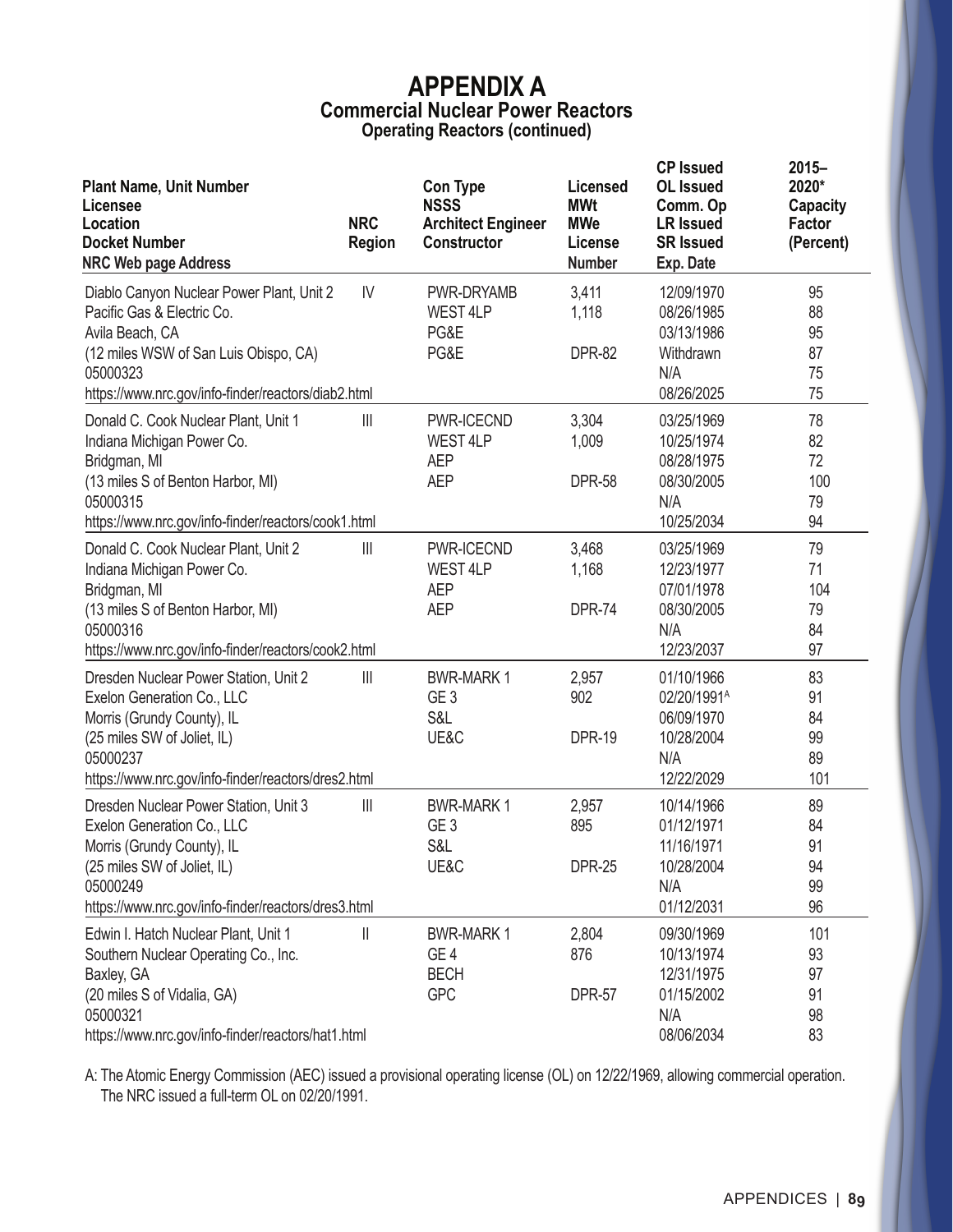| <b>Plant Name, Unit Number</b><br>Licensee<br>Location<br><b>Docket Number</b><br><b>NRC Web page Address</b>                                                                                  | <b>NRC</b><br><b>Region</b> | <b>Con Type</b><br><b>NSSS</b><br><b>Architect Engineer</b><br><b>Constructor</b> | Licensed<br><b>MWt</b><br><b>MWe</b><br>License<br><b>Number</b> | <b>CP Issued</b><br><b>OL</b> Issued<br>Comm. Op<br><b>LR Issued</b><br><b>SR Issued</b><br>Exp. Date | $2015 -$<br>2020*<br><b>Capacity</b><br>Factor<br>(Percent) |
|------------------------------------------------------------------------------------------------------------------------------------------------------------------------------------------------|-----------------------------|-----------------------------------------------------------------------------------|------------------------------------------------------------------|-------------------------------------------------------------------------------------------------------|-------------------------------------------------------------|
| Edwin I. Hatch Nuclear Plant, Unit 2<br>Southern Nuclear Operating Co., Inc.<br>Baxley, GA<br>(20 miles S of Vidalia, GA)<br>05000366<br>https://www.nrc.gov/info-finder/reactors/hat2.html    | H.                          | <b>BWR-MARK1</b><br>GE <sub>4</sub><br><b>BECH</b><br><b>GPC</b>                  | 2,804<br>883<br>NPF-5                                            | 12/27/1972<br>06/13/1978<br>09/05/1979<br>01/15/2002<br>N/A<br>06/13/2038                             | 91<br>101<br>95<br>95<br>82<br>97                           |
| Fermi, Unit 2<br><b>DTE Electric Company</b><br>Newport, MI<br>(25 miles NE of Toledo, OH)<br>05000341<br>https://www.nrc.gov/info-finder/reactors/ferm2.html                                  | $\mathbf{  }\mathbf{  }$    | <b>BWR-MARK1</b><br>GE <sub>4</sub><br>S&L<br><b>DANI</b>                         | 3,486<br>1,141<br><b>NPF-43</b>                                  | 09/26/1972<br>03/20/1985<br>01/23/1988<br>12/15/2016<br>N/A<br>03/20/2045                             | 69<br>86<br>82<br>75<br>99<br>61                            |
| Grand Gulf Nuclear Station, Unit 1<br>Entergy Operations, Inc.<br>Port Gibson, MS<br>(20 miles S of Vicksburg, MS)<br>05000416<br>https://www.nrc.gov/info-finder/reactors/gg1.html            | IV                          | <b>BWR-MARK3</b><br>GE <sub>6</sub><br><b>BECH</b><br><b>BECH</b>                 | 4,408<br>1,401<br><b>NPF-29</b>                                  | 09/04/1974<br>11/01/1984<br>07/01/1985<br>12/01/2016<br>N/A<br>11/01/2044                             | 93<br>47<br>58<br>57<br>88<br>53                            |
| H.B. Robinson Steam Electric Plant, Unit 2<br>Duke Energy Progress, LLC<br>Hartsville, SC<br>(26 miles NW of Florence, SC)<br>05000261<br>https://www.nrc.gov/info-finder/reactors/rob2.html   | $\mathbb{I}$                | PWR-DRYAMB<br>WEST 3LP<br><b>EBSO</b><br><b>EBSO</b>                              | 2,339<br>759<br><b>DPR-23</b>                                    | 04/13/1967<br>07/31/1970<br>03/07/1971<br>04/19/2004<br>N/A<br>07/31/2030                             | 85<br>95<br>88<br>79<br>94<br>92                            |
| Hope Creek Generating Station, Unit 1<br>PSEG Nuclear, LLC<br>Hancocks Bridge, NJ<br>(18 miles SE of Wilmington, DE)<br>05000354<br>https://www.nrc.gov/info-finder/reactors/hope.html         |                             | <b>BWR-MARK1</b><br>GE <sub>4</sub><br><b>BECH</b><br><b>BECH</b>                 | 3,902<br>1,172<br>NPF-57                                         | 11/04/1974<br>07/25/1986<br>12/20/1986<br>07/20/2011<br>N/A<br>04/11/2046                             | 83<br>85<br>94<br>90<br>84<br>103                           |
| James A. FitzPatrick Nuclear Power Plant<br>Exelon Generation Co., LLC<br>Scriba, NY<br>(6 miles NE of Oswego, NY)<br>05000333<br>https://www.nrc.gov/info-finder/reactors/fitz.html           |                             | <b>BWR-MARK1</b><br>GE <sub>4</sub><br>S&W<br>S&W                                 | 2,536<br>848<br><b>DPR-59</b>                                    | 05/20/1970<br>10/17/1974<br>07/28/1975<br>09/08/2008<br>N/A<br>10/17/2034                             | 96<br>76<br>80<br>89<br>100<br>89                           |
| Joseph M. Farley Nuclear Plant, Unit 1<br>Southern Nuclear Operating Co., Inc.<br>Columbia, AL<br>(18 miles E of Dothan, AL)<br>05000348<br>https://www.nrc.gov/info-finder/reactors/far1.html | $\parallel$                 | PWR-DRYAMB<br>WEST 3LP<br>SSI<br><b>DANI</b>                                      | 2,775<br>874<br>NPF-2                                            | 08/16/1972<br>06/25/1977<br>12/01/1977<br>05/12/2005<br>N/A<br>06/25/2037                             | 86<br>86<br>100<br>84<br>91<br>102                          |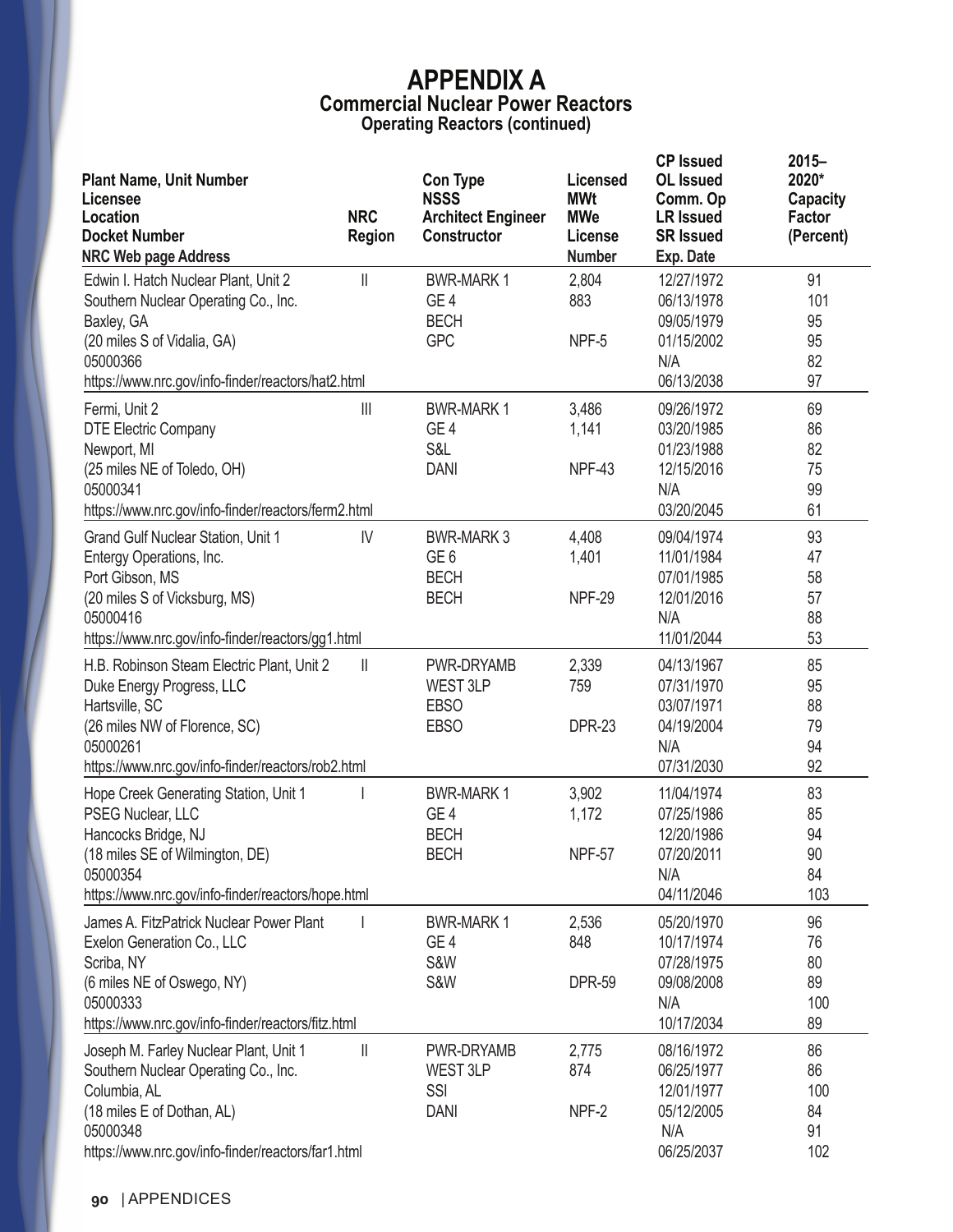| <b>Plant Name, Unit Number</b><br>Licensee<br>Location<br><b>Docket Number</b><br><b>NRC Web page Address</b>                                                                                  | <b>NRC</b><br><b>Region</b>           | <b>Con Type</b><br><b>NSSS</b><br><b>Architect Engineer</b><br>Constructor | Licensed<br><b>MWt</b><br><b>MWe</b><br>License<br><b>Number</b> | <b>CP Issued</b><br><b>OL</b> Issued<br>Comm. Op<br><b>LR Issued</b><br><b>SR Issued</b><br>Exp. Date | $2015 -$<br>2020*<br><b>Capacity</b><br>Factor<br>(Percent) |
|------------------------------------------------------------------------------------------------------------------------------------------------------------------------------------------------|---------------------------------------|----------------------------------------------------------------------------|------------------------------------------------------------------|-------------------------------------------------------------------------------------------------------|-------------------------------------------------------------|
| Joseph M. Farley Nuclear Plant, Unit 2<br>Southern Nuclear Operating Co., Inc.<br>Columbia, AL<br>(18 miles E of Dothan, AL)<br>05000364<br>https://www.nrc.gov/info-finder/reactors/far2.html | $\parallel$                           | PWR-DRYAMB<br>WEST 3LP<br>SSI<br><b>BECH</b>                               | 2,775<br>877<br>NPF-8                                            | 08/16/1972<br>03/31/1981<br>07/30/1981<br>05/12/2005<br>N/A<br>03/31/2041                             | 98<br>90<br>91<br>99<br>92<br>91                            |
| LaSalle County Station, Unit 1<br>Exelon Generation Co., LLC<br>Marseilles, IL<br>(11 miles SE of Ottawa, IL)<br>05000373<br>https://www.nrc.gov/info-finder/reactors/lasa1.html               | Ш                                     | <b>BWR-MARK 2</b><br>GE <sub>5</sub><br>S&L<br><b>CWE</b>                  | 3,546<br>1,131<br><b>NPF-11</b>                                  | 09/10/1973<br>04/17/1982<br>01/01/1984<br>10/19/2016<br>N/A<br>04/17/2042                             | 99<br>89<br>96<br>92<br>99<br>96                            |
| LaSalle County Station, Unit 2<br>Exelon Generation Co., LLC<br>Marseilles, IL<br>(11 miles SE of Ottawa, IL)<br>05000374<br>https://www.nrc.gov/info-finder/reactors/lasa2.html               | $\begin{array}{c} \hline \end{array}$ | <b>BWR-MARK 2</b><br>GE <sub>5</sub><br>S&L<br><b>CWE</b>                  | 3,546<br>1,134<br><b>NPF-18</b>                                  | 09/10/1973<br>12/16/1983<br>10/19/1984<br>10/19/2016<br>N/A<br>12/16/2043                             | 83<br>95<br>88<br>98<br>92<br>102                           |
| Limerick Generating Station, Unit 1<br>Exelon Generation Co., LLC<br>Limerick, PA<br>(21 miles NW of Philadelphia, PA)<br>05000352<br>https://www.nrc.gov/info-finder/reactors/lim1.html       |                                       | <b>BWR-MARK 2</b><br>GE <sub>4</sub><br><b>BECH</b><br><b>BECH</b>         | 3,515<br>1,120<br><b>NPF-39</b>                                  | 06/19/1974<br>08/08/1985<br>02/01/1986<br>10/20/2014<br>N/A<br>10/26/2044                             | 100<br>93<br>100<br>92<br>99<br>93                          |
| Limerick Generating Station, Unit 2<br>Exelon Generation Co., LLC<br>Limerick, PA<br>(21 miles NW of Philadelphia, PA)<br>05000353<br>https://www.nrc.gov/info-finder/reactors/lim2.html       |                                       | <b>BWR-MARK 2</b><br>GE <sub>4</sub><br><b>BECH</b><br><b>BECH</b>         | 3,515<br>1,122<br><b>NPF-85</b>                                  | 06/19/1974<br>08/25/1989<br>01/08/1990<br>10/20/2014<br>N/A<br>06/22/2049                             | 89<br>101<br>86<br>99<br>91<br>104                          |
| McGuire Nuclear Station, Unit 1<br>Duke Energy Carolinas, LLC<br>Huntersville, NC<br>(17 miles N of Charlotte, NC)<br>05000369<br>https://www.nrc.gov/info-finder/reactors/mcg1.html           | Ш                                     | PWR-ICECND<br>WEST 4LP<br><b>DUKE</b><br><b>DUKE</b>                       | 3,411<br>1,158<br>NPF-9                                          | 02/23/1973<br>05/27/1981<br>12/01/1981<br>12/05/2003<br>N/A<br>06/12/2041                             | 95<br>89<br>90<br>100<br>90<br>93                           |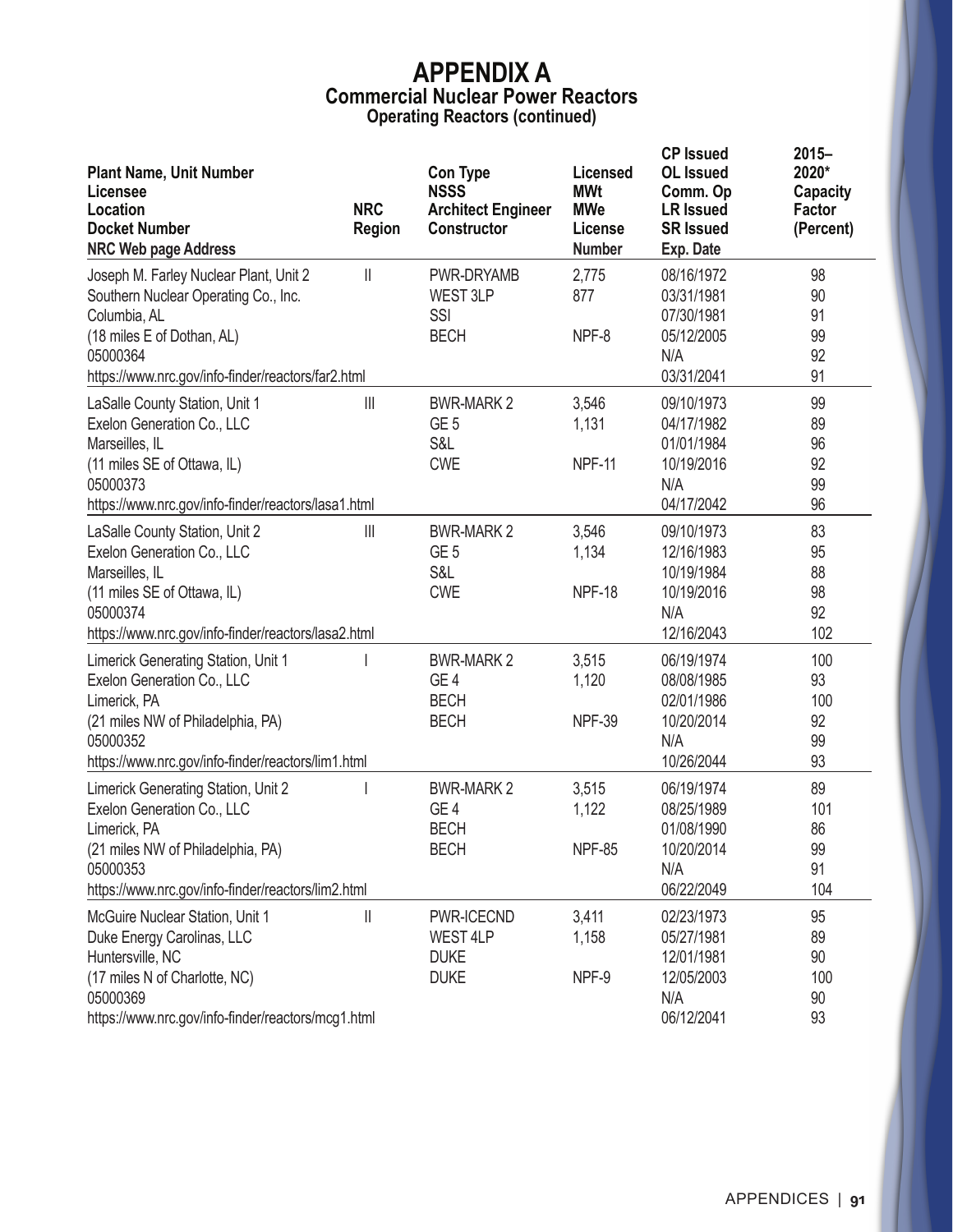| <b>Plant Name, Unit Number</b><br>Licensee<br>Location<br><b>Docket Number</b><br><b>NRC Web page Address</b>                                                                                                  | <b>NRC</b><br>Region     | <b>Con Type</b><br><b>NSSS</b><br><b>Architect Engineer</b><br><b>Constructor</b> | Licensed<br><b>MWt</b><br><b>MWe</b><br>License<br><b>Number</b> | <b>CP Issued</b><br><b>OL</b> Issued<br>Comm. Op<br><b>LR Issued</b><br><b>SR Issued</b><br>Exp. Date | $2015 -$<br>2020*<br><b>Capacity</b><br><b>Factor</b><br>(Percent) |
|----------------------------------------------------------------------------------------------------------------------------------------------------------------------------------------------------------------|--------------------------|-----------------------------------------------------------------------------------|------------------------------------------------------------------|-------------------------------------------------------------------------------------------------------|--------------------------------------------------------------------|
| McGuire Nuclear Station, Unit 2<br>Duke Energy Carolinas, LLC<br>Huntersville, NC<br>(17 miles N of Charlotte, NC)<br>05000370<br>https://www.nrc.gov/info-finder/reactors/mcg2.html                           | Ш                        | PWR-ICECND<br>WEST 4LP<br><b>DUKE</b><br><b>DUKE</b>                              | 3,411<br>1,158<br>NPF-17                                         | 02/23/1973<br>05/27/1983<br>03/01/1984<br>12/05/2003<br>N/A<br>03/03/2043                             | 87<br>97<br>86<br>92<br>100<br>95                                  |
| Millstone Power Station, Unit 2<br>Dominion Energy Nuclear Connecticut, Inc.<br>Waterford, CT<br>(3.2 miles WSW of New London, CT)<br>05000336<br>https://www.nrc.gov/info-finder/reactors/mill2.html          |                          | PWR-DRYAMB<br><b>CE</b><br><b>BECH</b><br><b>BECH</b>                             | 2,700<br>853<br><b>DPR-65</b>                                    | 12/11/1970<br>09/26/1975<br>12/26/1975<br>11/28/2005<br>N/A<br>07/31/2035                             | 85<br>93<br>85<br>82<br>97<br>89                                   |
| Millstone Power Station, Unit 3<br>Dominion Energy Nuclear Connecticut, Inc.<br>Waterford, CT<br>(3.2 miles WSW of New London, CT)<br>05000423<br>https://www.nrc.gov/info-finder/reactors/mill3.html          |                          | PWR-DRYSUB<br>WEST 4LP<br>S&W<br><b>S&amp;W</b>                                   | 3,650<br>1,220<br>NPF-49                                         | 08/09/1974<br>01/31/1986<br>04/23/1986<br>11/28/2005<br>N/A<br>11/25/2045                             | 97<br>83<br>89<br>100<br>89<br>84                                  |
| Monticello Nuclear Generating Plant, Unit 1<br>Northern States Power Company-Minnesota<br>Monticello, MN<br>(30 miles NW of Minneapolis, MN)<br>05000263<br>https://www.nrc.gov/info-finder/reactors/mont.html | $\mathbf{  }\mathbf{  }$ | <b>BWR-MARK1</b><br>GE <sub>3</sub><br><b>BECH</b><br><b>BECH</b>                 | 2,004<br>617<br><b>DPR-22</b>                                    | 06/19/1967<br>01/09/1981 <sup>B</sup><br>06/30/1971<br>11/08/2006<br>N/A<br>09/08/2030                | 78<br>93<br>86<br>99<br>88<br>103                                  |
| Nine Mile Point Nuclear Station, Unit 1<br>Nine Mile Point Nuclear Station, LLC<br>Scriba, NY<br>(6 miles NE of Oswego, NY)<br>05000220<br>https://www.nrc.gov/info-finder/reactors/nmp1.html                  |                          | <b>BWR-MARK1</b><br>GE <sub>2</sub><br><b>NIAG</b><br><b>S&amp;W</b>              | 1,850<br>621<br>DPR-63                                           | 04/12/1965<br>12/26/1974 <sup>c</sup><br>12/01/1969<br>10/31/2006<br>N/A<br>08/22/2029                | 88<br>96<br>87<br>99<br>85<br>100                                  |
| Nine Mile Point Nuclear Station, Unit 2<br>Nine Mile Point Nuclear Station, LLC<br>Scriba, NY<br>(6 miles NE of Oswego, NY)<br>05000410<br>https://www.nrc.gov/info-finder/reactors/nmp2.html                  |                          | <b>BWR-MARK 2</b><br>GE <sub>5</sub><br>S&W<br><b>S&amp;W</b>                     | 3,988<br>1,292<br>NPF-69                                         | 06/24/1974<br>07/02/1987<br>03/11/1988<br>10/31/2006<br>N/A<br>10/31/2046                             | 100<br>92<br>101<br>90<br>99<br>90                                 |

B: The AEC issued a provisional OL on 09/08/1970, allowing commercial operation. The NRC issued a full-term OL on 01/09/1981.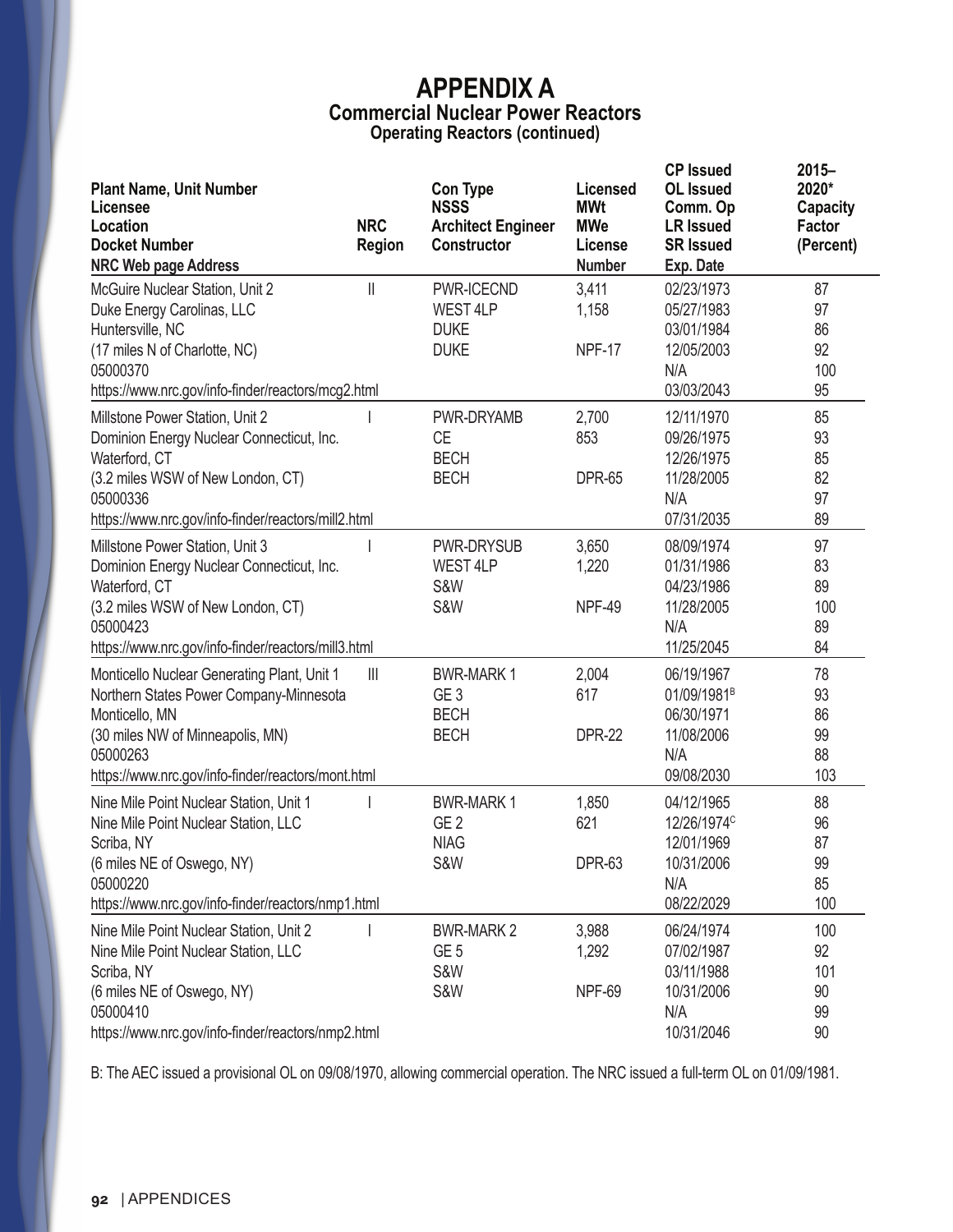| <b>Plant Name, Unit Number</b><br>Licensee<br>Location<br><b>Docket Number</b><br><b>NRC Web page Address</b>                                                                                      | <b>NRC</b><br><b>Region</b>           | <b>Con Type</b><br><b>NSSS</b><br><b>Architect Engineer</b><br>Constructor | <b>Licensed</b><br><b>MWt</b><br><b>MWe</b><br>License<br><b>Number</b> | <b>CP Issued</b><br><b>OL</b> Issued<br>Comm. Op<br><b>LR Issued</b><br><b>SR Issued</b><br>Exp. Date | $2015 -$<br>2020*<br><b>Capacity</b><br>Factor<br>(Percent) |
|----------------------------------------------------------------------------------------------------------------------------------------------------------------------------------------------------|---------------------------------------|----------------------------------------------------------------------------|-------------------------------------------------------------------------|-------------------------------------------------------------------------------------------------------|-------------------------------------------------------------|
| North Anna Power Station, Unit 1<br>Virginia Electric & Power Co.<br>Mineral (Louisa County), VA<br>(40 miles NW of Richmond, VA)<br>05000338<br>https://www.nrc.gov/info-finder/reactors/na1.html | $\mathsf{II}$                         | <b>PWR-DRYSUB</b><br>WEST 3LP<br>S&W<br>S&W                                | 2,940<br>948<br>NPF-4                                                   | 02/19/1971<br>04/01/1978<br>06/06/1978<br>03/20/2003<br>N/A<br>04/01/2038                             | 91<br>89<br>99<br>90<br>93<br>102                           |
| North Anna Power Station, Unit 2<br>Virginia Electric & Power Co.<br>Mineral (Louisa County), VA<br>(40 miles NW of Richmond, VA)<br>05000339<br>https://www.nrc.gov/info-finder/reactors/na2.html | $\mathbb{I}$                          | <b>PWR-DRYSUB</b><br><b>WEST 3LP</b><br><b>S&amp;W</b><br>S&W              | 2,940<br>944<br>NPF-7                                                   | 02/19/1971<br>08/21/1980<br>12/14/1980<br>03/20/2003<br>N/A<br>08/21/2040                             | 99<br>87<br>89<br>99<br>88<br>88                            |
| Oconee Nuclear Station, Unit 1<br>Duke Energy Carolinas, LLC<br>Seneca, SC<br>(30 miles W of Greenville, SC)<br>05000269<br>https://www.nrc.gov/info-finder/reactors/oco1.html                     | $\mathbb{I}$                          | PWR-DRYAMB<br><b>B&amp;W LLP</b><br><b>DBDB</b><br><b>DUKE</b>             | 2,610<br>847<br><b>DPR-38</b>                                           | 11/06/1967<br>02/06/1973<br>07/15/1973<br>05/23/2000<br>N/A<br>02/06/2033                             | 96<br>83<br>95<br>90<br>100<br>92                           |
| Oconee Nuclear Station, Unit 2<br>Duke Energy Carolinas, LLC<br>Seneca, SC<br>(30 miles W of Greenville, SC)<br>05000270<br>https://www.nrc.gov/info-finder/reactors/oco2.html                     | $\mathbb{I}$                          | PWR-DRYAMB<br><b>B&amp;W LLP</b><br><b>DBDB</b><br><b>DUKE</b>             | 2,610<br>848<br><b>DPR-47</b>                                           | 11/06/1967<br>10/06/1973<br>09/09/1974<br>05/23/2000<br>N/A<br>10/06/2033                             | 89<br>98<br>88<br>100<br>90<br>103                          |
| Oconee Nuclear Station, Unit 3<br>Duke Energy Carolinas, LLC<br>Seneca, SC<br>(30 miles W of Greenville, SC)<br>05000287<br>https://www.nrc.gov/info-finder/reactors/oco3.html                     | $\mathsf{II}$                         | PWR-DRYAMB<br><b>B&amp;W LLP</b><br><b>DBDB</b><br><b>DUKE</b>             | 2,610<br>859<br><b>DPR-55</b>                                           | 11/06/1967<br>07/19/1974<br>12/16/1974<br>05/23/2000<br>N/A<br>07/19/2034                             | 97<br>91<br>97<br>92<br>100<br>93                           |
| Palisades Nuclear Plant<br>Entergy Nuclear Operations, Inc.<br>Covert, MI<br>(5 miles S of South Haven, MI)<br>05000255<br>https://www.nrc.gov/info-finder/reactors/pali.html                      | $\begin{array}{c} \hline \end{array}$ | PWR-DRYAMB<br>CE<br><b>BECH</b><br><b>BECH</b>                             | 2,565.4<br>769<br><b>DPR-20</b>                                         | 03/14/1967<br>02/21/1991 <sup>D</sup><br>12/31/1971<br>01/17/2007<br>N/A<br>03/24/2031                | 89<br>99<br>86<br>77<br>97<br>89                            |

C: The AEC issued a provisional OL on 08/22/1969, allowing commercial operation. The NRC issued a full-term OL on 12/26/1974. D: The AEC issued a provisional OL on 03/24/1971, allowing commercial operation. The NRC issued a full-term OL on 02/21/1991.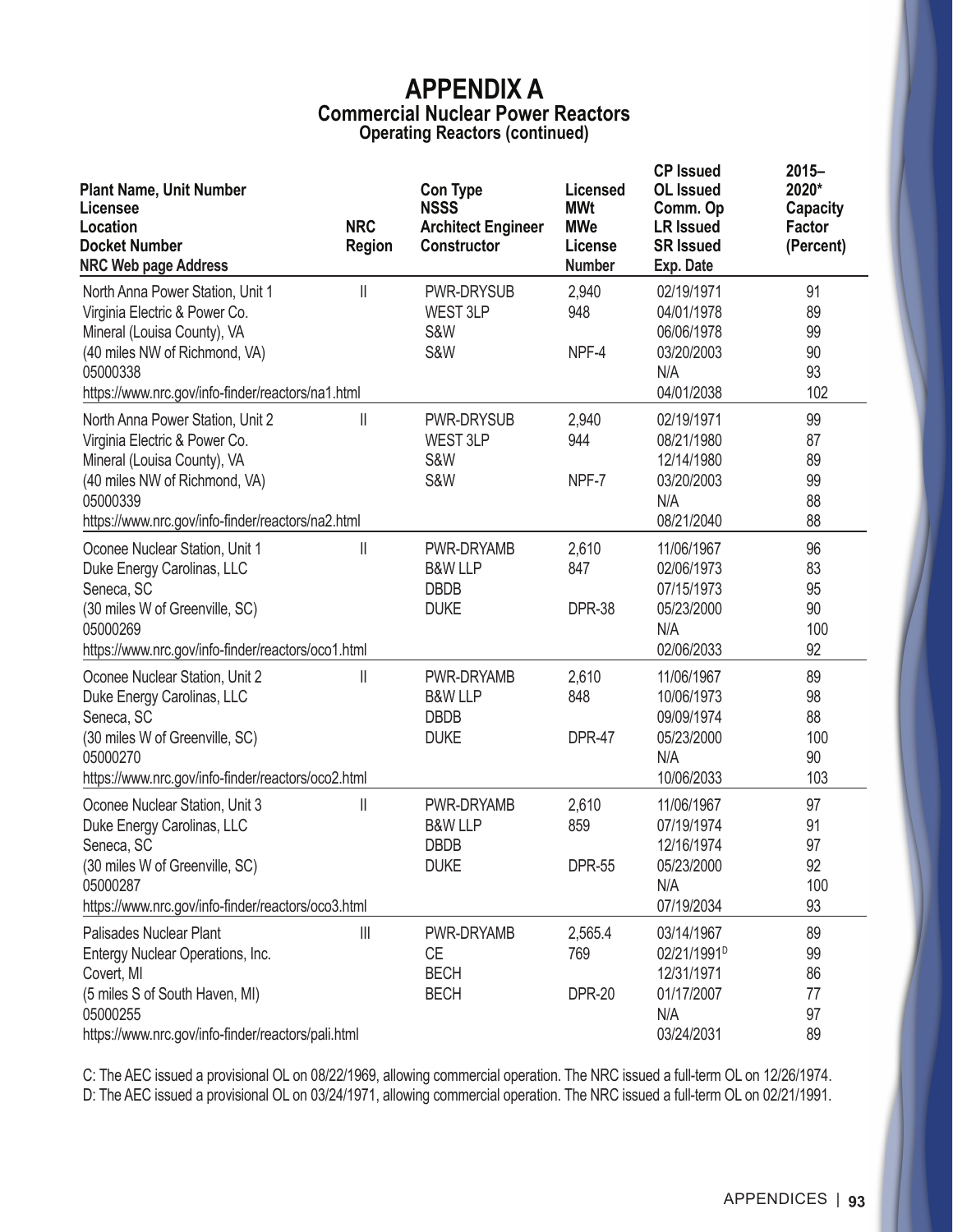| <b>Plant Name, Unit Number</b><br>Licensee<br>Location<br><b>Docket Number</b><br><b>NRC Web page Address</b>                                                                                                               | <b>NRC</b><br><b>Region</b> | <b>Con Type</b><br><b>NSSS</b><br><b>Architect Engineer</b><br><b>Constructor</b> | <b>Licensed</b><br><b>MWt</b><br><b>MWe</b><br>License<br><b>Number</b> | <b>CP Issued</b><br><b>OL</b> Issued<br>Comm. Op<br><b>LR Issued</b><br><b>SR Issued</b><br>Exp. Date | $2015 -$<br>2020*<br><b>Capacity</b><br><b>Factor</b><br>(Percent) |
|-----------------------------------------------------------------------------------------------------------------------------------------------------------------------------------------------------------------------------|-----------------------------|-----------------------------------------------------------------------------------|-------------------------------------------------------------------------|-------------------------------------------------------------------------------------------------------|--------------------------------------------------------------------|
| Palo Verde Nuclear Generating Station, Unit 1<br>Arizona Public Service Company<br>Wintersburg, AZ<br>(50 miles W of Phoenix, AZ)<br>05000528<br>https://www.nrc.gov/info-finder/reactors/palo1.html                        | IV                          | PWR-DRYAMB<br><b>CE 80-2L</b><br><b>BECH</b><br><b>BECH</b>                       | 3,990<br>1,311<br>NPF-41                                                | 05/25/1976<br>06/01/1985<br>01/28/1986<br>04/21/2011<br>N/A<br>06/01/2045                             | 94<br>83<br>85<br>97<br>90<br>85                                   |
| Palo Verde Nuclear Generating Station, Unit 2<br>Arizona Public Service Company<br>Wintersburg, AZ<br>(50 miles W of Phoenix, AZ)<br>05000529<br>https://www.nrc.gov/info-finder/reactors/palo2.html                        | IV                          | PWR-DRYAMB<br><b>CE 80-2L</b><br><b>BECH</b><br><b>BECH</b>                       | 3,990<br>1,314<br><b>NPF-51</b>                                         | 05/25/1976<br>04/24/1986<br>09/19/1986<br>04/21/2011<br>N/A<br>04/24/2046                             | 85<br>95<br>86<br>82<br>98<br>91                                   |
| Palo Verde Nuclear Generating Station, Unit 3<br>Arizona Public Service Company<br>Wintersburg, AZ<br>(50 miles W of Phoenix, AZ)<br>05000530<br>https://www.nrc.gov/info-finder/reactors/palo3.html                        | IV                          | PWR-DRYAMB<br><b>CE 80-2L</b><br><b>BECH</b><br><b>BECH</b>                       | 3,990<br>1,312<br><b>NPF-74</b>                                         | 05/25/1976<br>11/25/1987<br>01/08/1988<br>04/21/2011<br>N/A<br>11/25/2047                             | 85<br>85<br>92<br>90<br>87<br>98                                   |
| Peach Bottom Atomic Power Station, Unit 2<br>Exelon Generation Co., LLC<br>Delta, PA<br>(17.9 miles S of Lancaster, PA)<br>05000277<br>https://www.nrc.gov/info-finder/reactors/pb2.html                                    |                             | <b>BWR-MARK1</b><br>GE <sub>4</sub><br><b>BECH</b><br><b>BECH</b>                 | 4,016<br>1,265<br><b>DPR-44</b>                                         | 01/31/1968<br>10/25/1973<br>07/05/1974<br>05/07/2003<br>03/05/2020<br>08/08/2053                      | 99<br>96<br>92<br>94<br>100<br>92                                  |
| Peach Bottom Atomic Power Station, Unit 3<br>Exelon Generation Co., LLC<br>Delta, PA<br>(17.9 miles S of Lancaster, PA)<br>05000278<br>https://www.nrc.gov/info-finder/reactors/pb3.html                                    |                             | <b>BWR-MARK1</b><br>GE <sub>4</sub><br><b>BECH</b><br><b>BECH</b>                 | 4,016<br>1,285<br><b>DPR-56</b>                                         | 01/31/1968<br>07/02/1974<br>12/23/1974<br>05/07/2003<br>03/05/2020<br>07/02/2054                      | 75<br>95<br>86<br>94<br>93<br>103                                  |
| Perry Nuclear Power Plant, Unit 1<br>Energy Harbor Nuclear Generation LLC/<br>Energy Harbor Nuclear Corp.<br>Perry, OH<br>(35 miles NE of Cleveland, OH)<br>05000440<br>https://www.nrc.gov/info-finder/reactors/perr1.html | $\left\  {}\right\ $        | <b>BWR-MARK 3</b><br>GE <sub>6</sub><br>GIL<br>KAIS                               | 3,758<br>1,240<br><b>NPF-58</b>                                         | 05/03/1977<br>11/13/1986<br>11/18/1987<br>N/A<br>N/A<br>03/18/2026                                    | 83<br>91<br>85<br>99<br>83<br>101                                  |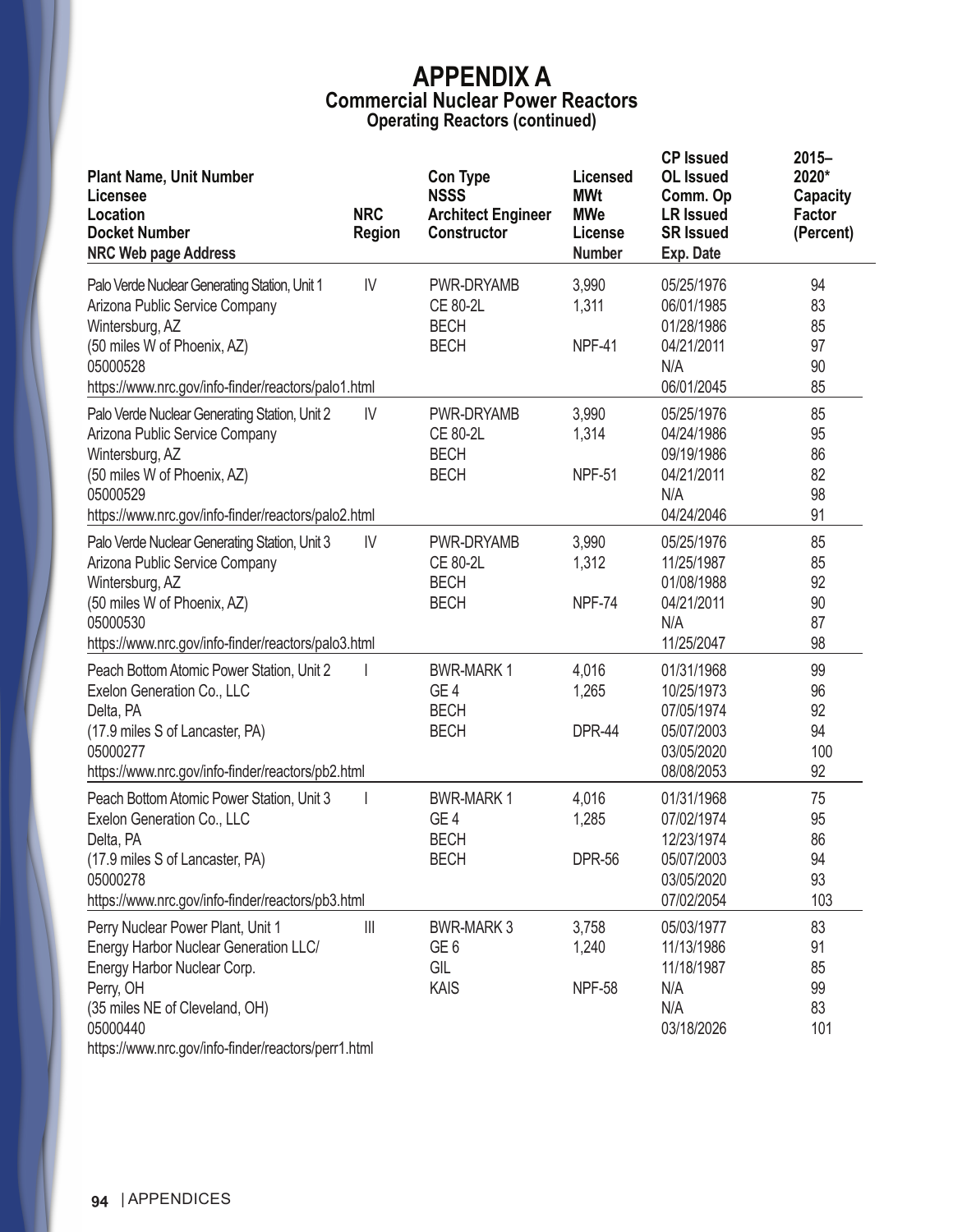|                                                                                        |                                       |                                                 |                               | <b>CP Issued</b>                     | $2015 -$                 |
|----------------------------------------------------------------------------------------|---------------------------------------|-------------------------------------------------|-------------------------------|--------------------------------------|--------------------------|
| <b>Plant Name, Unit Number</b><br>Licensee                                             |                                       | <b>Con Type</b><br><b>NSSS</b>                  | <b>Licensed</b><br><b>MWt</b> | <b>OL</b> Issued<br>Comm. Op         | 2020*<br><b>Capacity</b> |
| Location<br><b>Docket Number</b>                                                       | <b>NRC</b>                            | <b>Architect Engineer</b><br><b>Constructor</b> | <b>MWe</b><br>License         | <b>LR Issued</b><br><b>SR Issued</b> | <b>Factor</b>            |
| <b>NRC Web page Address</b>                                                            | <b>Region</b>                         |                                                 | <b>Number</b>                 | Exp. Date                            | (Percent)                |
| Point Beach Nuclear Plant, Unit 1                                                      | $\frac{1}{2}$                         | PWR-DRYAMB                                      | 1,800                         | 07/19/1967                           | 92                       |
| NextEra Energy Point Beach, LLC                                                        |                                       | WEST 2LP                                        | 598                           | 10/05/1970                           | 86                       |
| Two Rivers, WI                                                                         |                                       | <b>BECH</b>                                     |                               | 12/21/1970                           | 86                       |
| (13 miles NNW of Manitowoc, WI)                                                        |                                       | <b>BECH</b>                                     | <b>DPR-24</b>                 | 12/22/2005                           | 99                       |
| 05000266                                                                               |                                       |                                                 |                               | N/A                                  | 91                       |
| https://www.nrc.gov/info-finder/reactors/poin1.html                                    |                                       |                                                 |                               | 10/05/2030                           | 92                       |
| Point Beach Nuclear Plant, Unit 2                                                      | $\mathbb{I}$                          | PWR-DRYAMB                                      | 1,800                         | 07/25/1968                           | 86                       |
| NextEra Energy Point Beach, LLC                                                        |                                       | <b>WEST 2LP</b>                                 | 603                           | 03/08/1973 <sup>E</sup>              | 94                       |
| Two Rivers, WI                                                                         |                                       | <b>BECH</b>                                     |                               | 10/01/1972                           | 85                       |
| (13 miles NNW of Manitowoc, WI)                                                        |                                       | <b>BECH</b>                                     | <b>DPR-27</b>                 | 12/22/2005                           | 94                       |
| 05000301<br>https://www.nrc.gov/info-finder/reactors/poin2.html                        |                                       |                                                 |                               | N/A<br>03/08/2033                    | 99<br>93                 |
|                                                                                        |                                       |                                                 |                               |                                      |                          |
| Prairie Island Nuclear Generating Plant, Unit 1<br>Northern States Power Co.-Minnesota | $\begin{array}{c} \hline \end{array}$ | PWR-DRYAMB                                      | 1,677<br>521                  | 06/25/1968<br>04/05/1974F            | 77<br>81                 |
| Welch, MN                                                                              |                                       | <b>WEST 2LP</b><br><b>FLUR</b>                  |                               | 12/16/1973                           | 88                       |
| (28 miles SE of Minneapolis, MN)                                                       |                                       | <b>NSP</b>                                      | <b>DPR-42</b>                 | 06/27/2011                           | 89                       |
| 05000282                                                                               |                                       |                                                 |                               | N/A                                  | 99                       |
| https://www.nrc.gov/info-finder/reactors/prai1.html                                    |                                       |                                                 |                               | 08/09/2033                           | 95                       |
| Prairie Island Nuclear Generating Plant, Unit 2                                        | $\mathbb{I}$                          | PWR-DRYAMB                                      | 1,677                         | 06/25/1968                           | 65                       |
| Northern States Power Co.-Minnesota                                                    |                                       | WEST 2LP                                        | 519                           | 10/29/1974                           | 78                       |
| Welch, MN                                                                              |                                       | <b>FLUR</b>                                     |                               | 12/21/1974                           | 80                       |
| (28 miles SE of Minneapolis, MN)                                                       |                                       | <b>NSP</b>                                      | <b>DPR-60</b>                 | 06/27/2011                           | 100                      |
| 05000306                                                                               |                                       |                                                 |                               | N/A                                  | 91                       |
| https://www.nrc.gov/info-finder/reactors/prai2.html                                    |                                       |                                                 |                               | 10/29/2034                           | 104                      |
| Quad Cities Nuclear Power Station, Unit 1                                              | Ш                                     | <b>BWR-MARK1</b>                                | 2,957                         | 02/15/1967                           | 83                       |
| Exelon Generation Co., LLC                                                             |                                       | GE <sub>3</sub><br>S&L                          | 908                           | 12/14/1972                           | 92                       |
| Cordova, IL<br>(20 miles NE of Moline, IL)                                             |                                       | UE&C                                            | <b>DPR-29</b>                 | 02/18/1973<br>10/28/2004             | 85<br>99                 |
| 05000254                                                                               |                                       |                                                 |                               | N/A                                  | 91                       |
| https://www.nrc.gov/info-finder/reactors/quad1.html                                    |                                       |                                                 |                               | 12/14/2032                           | 101                      |
| Quad Cities Nuclear Power Station, Unit 2                                              | Ш                                     | <b>BWR-MARK1</b>                                | 2,957                         | 02/15/1967                           | 95                       |
| Exelon Generation Co., LLC                                                             |                                       | GE <sub>3</sub>                                 | 911                           | 12/14/1972                           | 85                       |
| Cordova, IL                                                                            |                                       | S&L                                             |                               | 03/10/1973                           | 89                       |
| (20 miles NE of Moline, IL)                                                            |                                       | UE&C                                            | <b>DPR-30</b>                 | 10/28/2004                           | 92                       |
| 05000265                                                                               |                                       |                                                 |                               | N/A                                  | 99                       |
| https://www.nrc.gov/info-finder/reactors/quad2.html                                    |                                       |                                                 |                               | 12/14/2032                           | 95                       |

E: The AEC issued a provisional OL on 11/18/1971. The NRC issued a full-term OL on 03/08/1973.

F: The AEC issued a provisional OL on 08/09/1973. The NRC issued a full-term OL on 04/05/1974.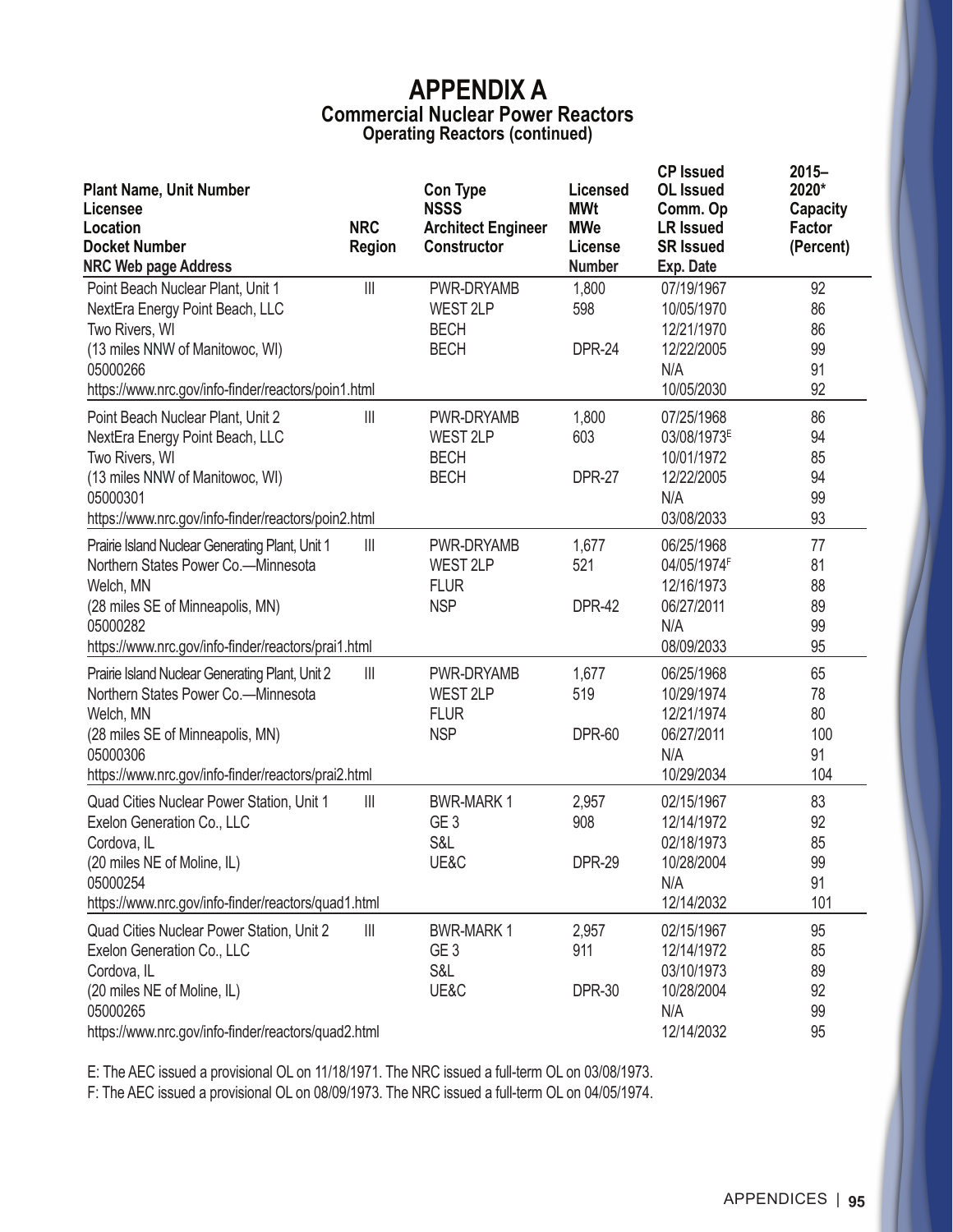| <b>Plant Name, Unit Number</b><br>Licensee<br>Location<br><b>Docket Number</b><br><b>NRC Web page Address</b>                                                                              | <b>NRC</b><br><b>Region</b> | <b>Con Type</b><br><b>NSSS</b><br><b>Architect Engineer</b><br>Constructor | Licensed<br><b>MWt</b><br><b>MWe</b><br>License<br><b>Number</b> | <b>CP Issued</b><br><b>OL</b> Issued<br>Comm. Op<br><b>LR Issued</b><br><b>SR Issued</b><br>Exp. Date | $2015 -$<br>2020*<br><b>Capacity</b><br>Factor<br>(Percent) |
|--------------------------------------------------------------------------------------------------------------------------------------------------------------------------------------------|-----------------------------|----------------------------------------------------------------------------|------------------------------------------------------------------|-------------------------------------------------------------------------------------------------------|-------------------------------------------------------------|
| R.E. Ginna Nuclear Power Plant<br>R.E. Ginna Nuclear Power Plant, LLC<br>Ontario, NY<br>(20 miles NE of Rochester, NY)<br>05000244<br>https://www.nrc.gov/info-finder/reactors/ginn.html   |                             | PWR-DRYAMB<br>WEST 2LP<br>GIL<br><b>BECH</b>                               | 1,775<br>581<br><b>DPR-18</b>                                    | 04/25/1966<br>09/19/1969<br>07/01/1970<br>05/19/2004<br>N/A<br>09/18/2029                             | 89<br>94<br>87<br>93<br>99<br>85                            |
| River Bend Station, Unit 1<br>Entergy Operations, Inc.<br>St. Francisville, LA<br>(24 miles NNW of Baton Rouge, LA)<br>05000458<br>https://www.nrc.gov/info-finder/reactors/rbs1.html      | IV                          | <b>BWR-MARK 3</b><br>GE <sub>6</sub><br><b>S&amp;W</b><br>S&W              | 3,091<br>968<br>NPF-47                                           | 03/25/1977<br>11/20/1985<br>06/16/1986<br>12/20/2018<br>N/A<br>08/29/2045                             | 76<br>78<br>77<br>82<br>76<br>94                            |
| St. Lucie Plant, Unit 1<br>Florida Power & Light Co.<br>Jensen Beach, FL<br>(10 miles SE of Ft. Pierce, FL)<br>05000335<br>https://www.nrc.gov/info-finder/reactors/stl1.html              | Ш                           | PWR-DRYAMB<br><b>CE</b><br><b>EBSO</b><br><b>EBSO</b>                      | 3,020<br>981<br><b>DPR-67</b>                                    | 07/01/1970<br>03/01/1976<br>12/21/1976<br>10/02/2003<br>N/A<br>03/01/2036                             | 83<br>73<br>90<br>91<br>70<br>101                           |
| St. Lucie Plant, Unit 2<br>Florida Power & Light Co.<br>Jensen Beach, FL<br>(10 miles SE of Ft. Pierce, FL)<br>05000389<br>https://www.nrc.gov/info-finder/reactors/stl2.html              | $\mathbf{I}$                | PWR-DRYAMB<br>СE<br><b>EBSO</b><br><b>EBSO</b>                             | 3,020<br>987<br><b>NPF-16</b>                                    | 05/02/1977<br>04/06/1983<br>08/08/1983<br>10/02/2003<br>N/A<br>04/06/2043                             | 77<br>92<br>84<br>87<br>100<br>93                           |
| Salem Nuclear Generating Station, Unit 1<br>PSEG Nuclear, LLC<br>Hancocks Bridge, NJ<br>(18 miles SE of Wilmington, DE)<br>05000272<br>https://www.nrc.gov/info-finder/reactors/salm1.html |                             | PWR-DRYAMB<br>WEST 4LP<br><b>PSEG</b><br>UE&C                              | 3,459<br>1,153<br><b>DPR-70</b>                                  | 09/25/1968<br>12/01/1976<br>06/30/1977<br>06/30/2011<br>N/A<br>08/13/2036                             | 95<br>68<br>90<br>100<br>79<br>71                           |
| Salem Nuclear Generating Station, Unit 2<br>PSEG Nuclear, LLC<br>Hancocks Bridge, NJ<br>(18 miles SE of Wilmington, DE)<br>05000311<br>https://www.nrc.gov/info-finder/reactors/salm2.html |                             | PWR-DRYAMB<br>WEST 4LP<br><b>PSEG</b><br>UE&C                              | 3,459<br>1,142<br><b>DPR-75</b>                                  | 09/25/1968<br>05/20/1981<br>10/13/1981<br>06/30/2011<br>N/A<br>04/18/2040                             | 85<br>85<br>85<br>87<br>99<br>90                            |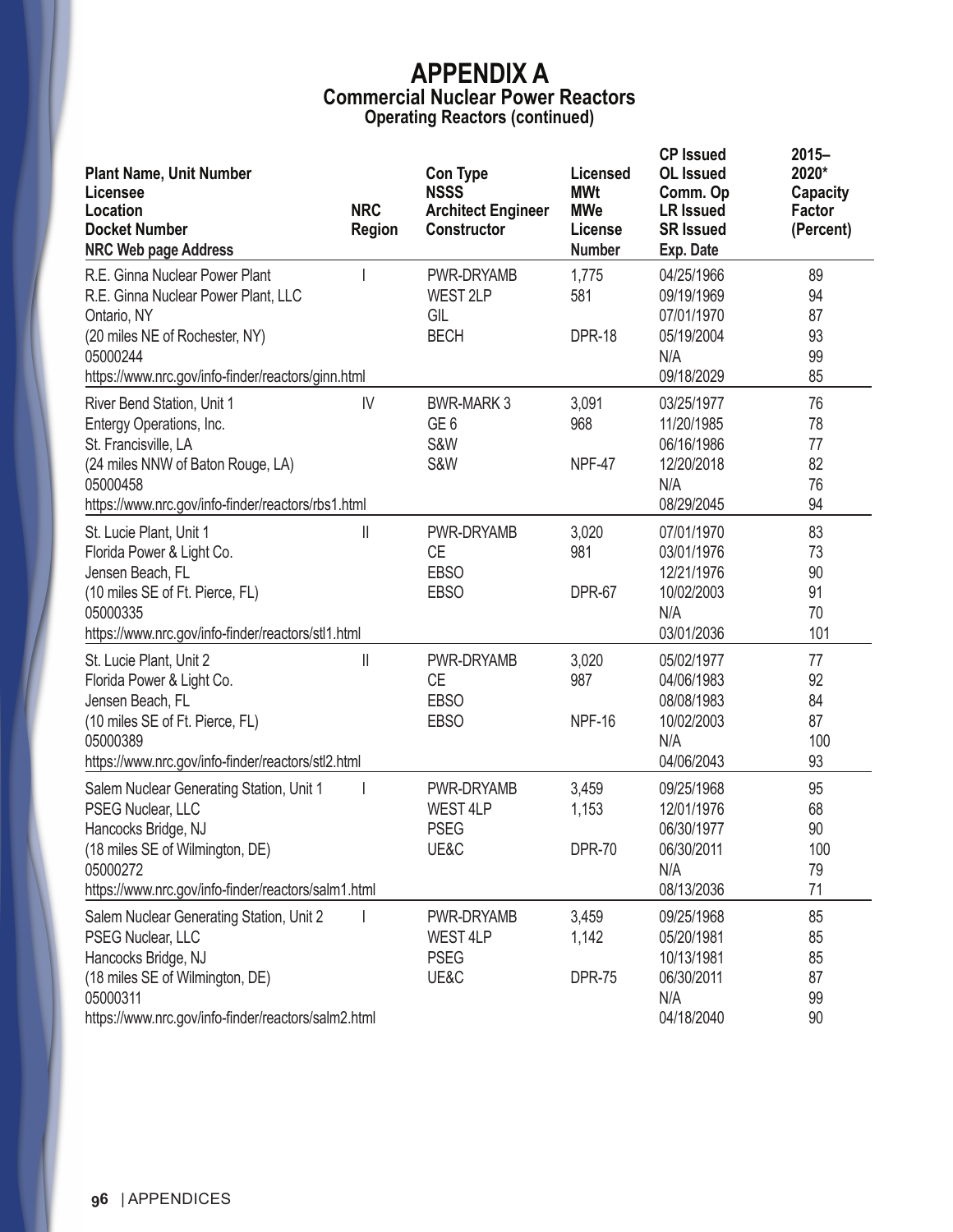| <b>Plant Name, Unit Number</b><br>Licensee<br>Location<br><b>Docket Number</b><br><b>NRC Web page Address</b>                                                                                | <b>NRC</b><br><b>Region</b> | <b>Con Type</b><br><b>NSSS</b><br><b>Architect Engineer</b><br><b>Constructor</b> | <b>Licensed</b><br><b>MWt</b><br><b>MWe</b><br>License<br><b>Number</b> | <b>CP Issued</b><br><b>OL</b> Issued<br>Comm. Op<br><b>LR Issued</b><br><b>SR Issued</b><br>Exp. Date | $2015 -$<br>2020*<br><b>Capacity</b><br>Factor<br>(Percent) |
|----------------------------------------------------------------------------------------------------------------------------------------------------------------------------------------------|-----------------------------|-----------------------------------------------------------------------------------|-------------------------------------------------------------------------|-------------------------------------------------------------------------------------------------------|-------------------------------------------------------------|
| Seabrook Station, Unit 1<br>NextEra Energy Seabrook, LLC<br>Seabrook, NH<br>(13 miles S of Portsmouth, NH)<br>05000443<br>https://www.nrc.gov/info-finder/reactors/seab1.html                |                             | PWR-DRYAMB<br>WEST 4LP<br>UE&C<br>UE&C                                            | 3,648<br>1,250<br><b>NPF-86</b>                                         | 07/07/1976<br>03/15/1990<br>08/19/1990<br>03/12/2019<br>N/A<br>03/15/2050                             | 87<br>99<br>92<br>92<br>100<br>90                           |
| Sequoyah Nuclear Plant, Unit 1<br><b>Tennessee Valley Authority</b><br>Soddy-Daisy, TN<br>(16 miles NE of Chattanooga, TN)<br>05000327<br>https://www.nrc.gov/info-finder/reactors/seq1.html | Ш                           | PWR-ICECND<br><b>WEST 4LP</b><br><b>TVA</b><br><b>TVA</b>                         | 3,455<br>1,152<br><b>DPR-77</b>                                         | 05/27/1970<br>09/17/1980<br>07/01/1981<br>09/24/2015<br>N/A<br>09/17/2040                             | 87<br>71<br>88<br>89<br>82<br>97                            |
| Sequoyah Nuclear Plant, Unit 2<br><b>Tennessee Valley Authority</b><br>Soddy-Daisy, TN<br>(16 miles NE of Chattanooga, TN)<br>05000328<br>https://www.nrc.gov/info-finder/reactors/seq2.html | Ш                           | PWR-ICECND<br>WEST 4LP<br><b>TVA</b><br><b>TVA</b>                                | 3,455<br>1,126<br><b>DPR-79</b>                                         | 05/27/1970<br>09/15/1981<br>06/01/1982<br>09/28/2015<br>N/A<br>09/15/2041                             | 73<br>90<br>83<br>88<br>99<br>94                            |
| Shearon Harris Nuclear Power Plant, Unit 1<br>Duke Energy Progress, Inc.<br>New Hill, NC<br>(20 miles SW of Raleigh, NC)<br>05000400<br>https://www.nrc.gov/info-finder/reactors/har1.html   | $\mathbb{I}$                | PWR-DRYAMB<br>WEST 3LP<br><b>EBSO</b><br><b>DANI</b>                              | 2,948<br>964<br><b>NPF-63</b>                                           | 01/27/1978<br>10/24/1986<br>05/02/1987<br>12/17/2008<br>N/A<br>10/24/2046                             | 87<br>90<br>99<br>89<br>89<br>98                            |
| South Texas Project, Unit 1<br>STP Nuclear Operating Co.<br>Bay City, TX<br>(90 miles SW of Houston, TX)<br>05000498<br>https://www.nrc.gov/info-finder/reactors/stp1.html                   | IV                          | PWR-DRYAMB<br><b>WEST 4LP</b><br><b>BECH</b><br><b>EBSO</b>                       | 3,853<br>1,280<br><b>NPF-76</b>                                         | 12/22/1975<br>03/22/1988<br>08/25/1988<br>09/28/2017<br>N/A<br>08/20/2047                             | 78<br>95<br>85<br>89<br>100<br>93                           |
| South Texas Project, Unit 2<br>STP Nuclear Operating Co.<br>Bay City, TX<br>(90 miles SW of Houston, TX)<br>05000499<br>https://www.nrc.gov/info-finder/reactors/stp2.html                   | IV                          | PWR-DRYAMB<br>WEST 4LP<br><b>BECH</b><br><b>EBSO</b>                              | 3,853<br>1,280<br><b>NPF-80</b>                                         | 12/22/1975<br>03/28/1989<br>06/19/1989<br>09/28/2017<br>N/A<br>12/15/2048                             | 85<br>88<br>97<br>90<br>91<br>103                           |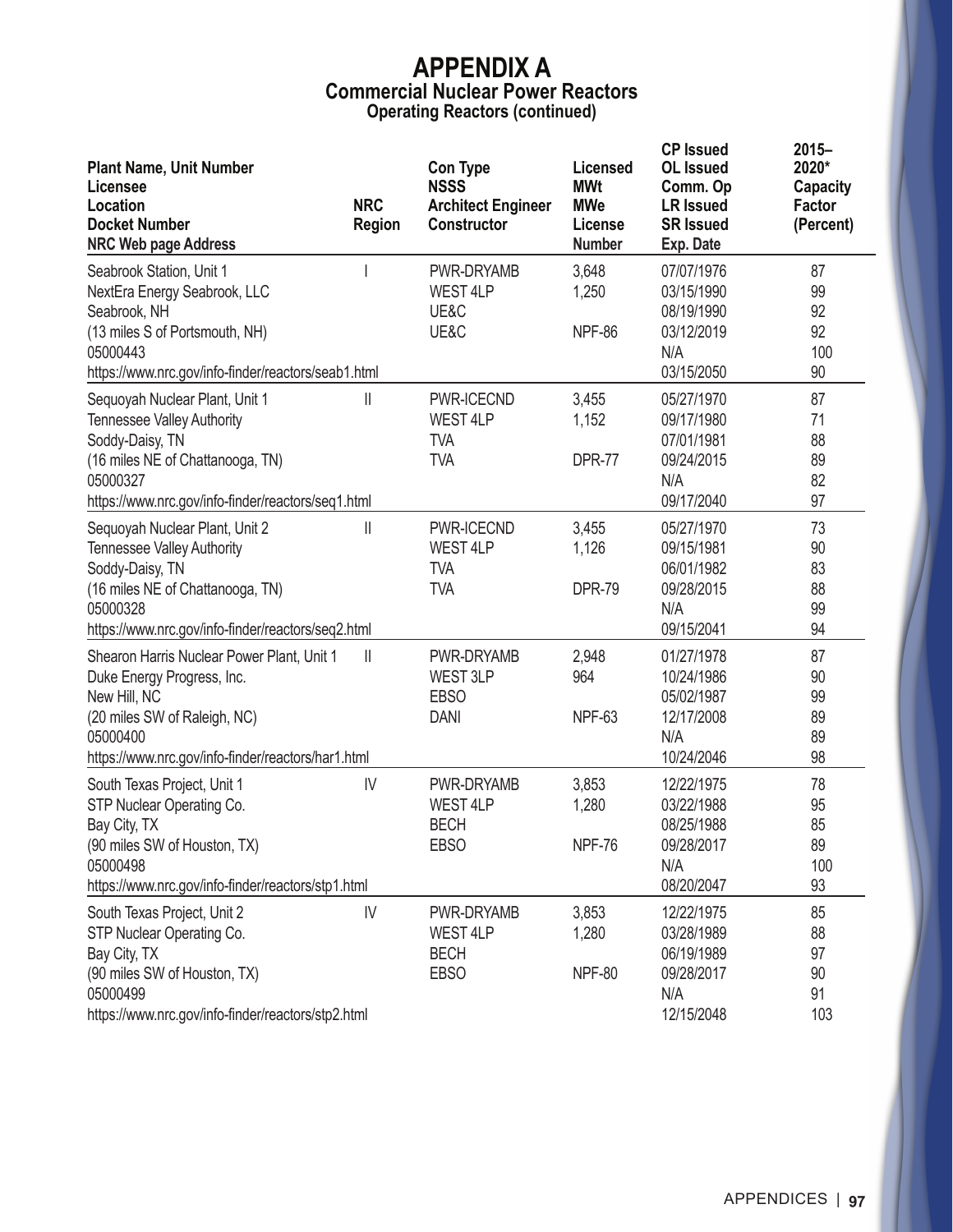| <b>Plant Name, Unit Number</b><br>Licensee<br>Location<br><b>Docket Number</b><br><b>NRC Web page Address</b>                                                                                                                            | <b>NRC</b><br><b>Region</b> | <b>Con Type</b><br><b>NSSS</b><br><b>Architect Engineer</b><br><b>Constructor</b> | Licensed<br><b>MWt</b><br><b>MWe</b><br>License<br><b>Number</b> | <b>CP Issued</b><br><b>OL</b> Issued<br>Comm. Op<br><b>LR Issued</b><br><b>SR Issued</b><br>Exp. Date | $2015 -$<br>2020*<br>Capacity<br><b>Factor</b><br>(Percent) |
|------------------------------------------------------------------------------------------------------------------------------------------------------------------------------------------------------------------------------------------|-----------------------------|-----------------------------------------------------------------------------------|------------------------------------------------------------------|-------------------------------------------------------------------------------------------------------|-------------------------------------------------------------|
| Surry Power Station, Unit 1<br>Virginia Electric and Power Co.<br>Surry, VA<br>(17 miles NW of Newport News, VA)<br>05000280                                                                                                             | Ш                           | PWR-DRYSUB<br>WEST 3LP<br><b>S&amp;W</b><br><b>S&amp;W</b>                        | 2,587<br>838<br><b>DPR-32</b>                                    | 06/25/1968<br>05/25/1972<br>12/22/1972<br>03/20/2003<br>05/04/2021                                    | 76<br>96<br>101<br>87<br>88                                 |
| https://www.nrc.gov/info-finder/reactors/sur1.html<br>Surry Power Station, Unit 2<br>Virginia Electric and Power Co.<br>Surry, VA<br>(17 miles NW of Newport News, VA)<br>05000281<br>https://www.nrc.gov/info-finder/reactors/sur2.html | Ш                           | <b>PWR-DRYSUB</b><br>WEST 3LP<br><b>S&amp;W</b><br><b>S&amp;W</b>                 | 2,587<br>838<br><b>DPR-37</b>                                    | 05/25/2052<br>06/25/1968<br>01/29/1973<br>05/01/1973<br>03/20/2003<br>05/04/2021<br>01/29/2053        | 103<br>82<br>101<br>93<br>88<br>100<br>92                   |
| Susquehanna Steam Electric Station, Unit 1<br>Susquehanna Nuclear, LLC<br>Salem Township (Luzerne County), PA<br>(70 miles NE of Harrisburg, PA)<br>05000387<br>https://www.nrc.gov/info-finder/reactors/susq1.html                      |                             | <b>BWR-MARK 2</b><br>GE <sub>4</sub><br><b>BECH</b><br><b>BECH</b>                | 3,952<br>1,247<br>NPF-14                                         | 11/03/1973<br>07/17/1982<br>06/08/1983<br>11/24/2009<br>N/A<br>07/17/2042                             | 76<br>77<br>97<br>86<br>99<br>85                            |
| Susquehanna Steam Electric Station, Unit 2<br>Susquehanna Nuclear, LLC<br>Salem Township (Luzerne County), PA<br>(70 miles NE of Harrisburg, PA)<br>05000388<br>https://www.nrc.gov/info-finder/reactors/susq2.html                      |                             | <b>BWR-MARK 2</b><br>GE <sub>4</sub><br><b>BECH</b><br><b>BECH</b>                | 3,952<br>1,247<br><b>NPF-22</b>                                  | 11/03/1973<br>03/23/1984<br>02/12/1985<br>11/24/2009<br>N/A<br>03/23/2044                             | 82<br>93<br>86<br>99<br>89<br>97                            |
| Turkey Point Nuclear Generating, Unit 3<br>Florida Power & Light Co.<br>Homestead, FL<br>(20 miles S of Miami, FL)<br>05000250<br>https://www.nrc.gov/info-finder/reactors/tp3.html                                                      | Ш                           | PWR-DRYAMB<br>WEST 3LP<br><b>BECH</b><br><b>BECH</b>                              | 2,644<br>837<br><b>DPR-31</b>                                    | 04/27/1967<br>07/19/1972<br>12/14/1972<br>06/06/2002<br>12/04/2019<br>07/19/2052                      | 78<br>93<br>80<br>89<br>99<br>89                            |
| Turkey Point Nuclear Generating, Unit 4<br>Florida Power & Light Co.<br>Homestead, FL<br>(20 miles S of Miami, FL)<br>05000251<br>https://www.nrc.gov/info-finder/reactors/tp4.html                                                      | $\mathbb I$                 | PWR-DRYAMB<br>WEST 3LP<br><b>BECH</b><br><b>BECH</b>                              | 2,644<br>861<br><b>DPR-41</b>                                    | 04/27/1967<br>04/10/1973<br>09/07/1973<br>06/06/2002<br>12/04/2019<br>04/10/2053                      | 106<br>99<br>98<br>100<br>91<br>80                          |
| Virgil C. Summer Nuclear Station, Unit 1<br>Dominion Energy South Carolina, Inc.<br>Jenkinsville, SC<br>(26 miles NW of Columbia, SC)<br>05000395<br>https://www.nrc.gov/info-finder/reactors/sum.html                                   | $\mathbb I$                 | PWR-DRYAMB<br>WEST 3LP<br>GIL<br><b>DANI</b>                                      | 2,900<br>971<br><b>NPF-12</b>                                    | 03/21/1973<br>11/12/1982<br>01/01/1984<br>04/23/2004<br>N/A<br>08/06/2042                             | 79<br>96<br>77<br>85<br>95<br>91                            |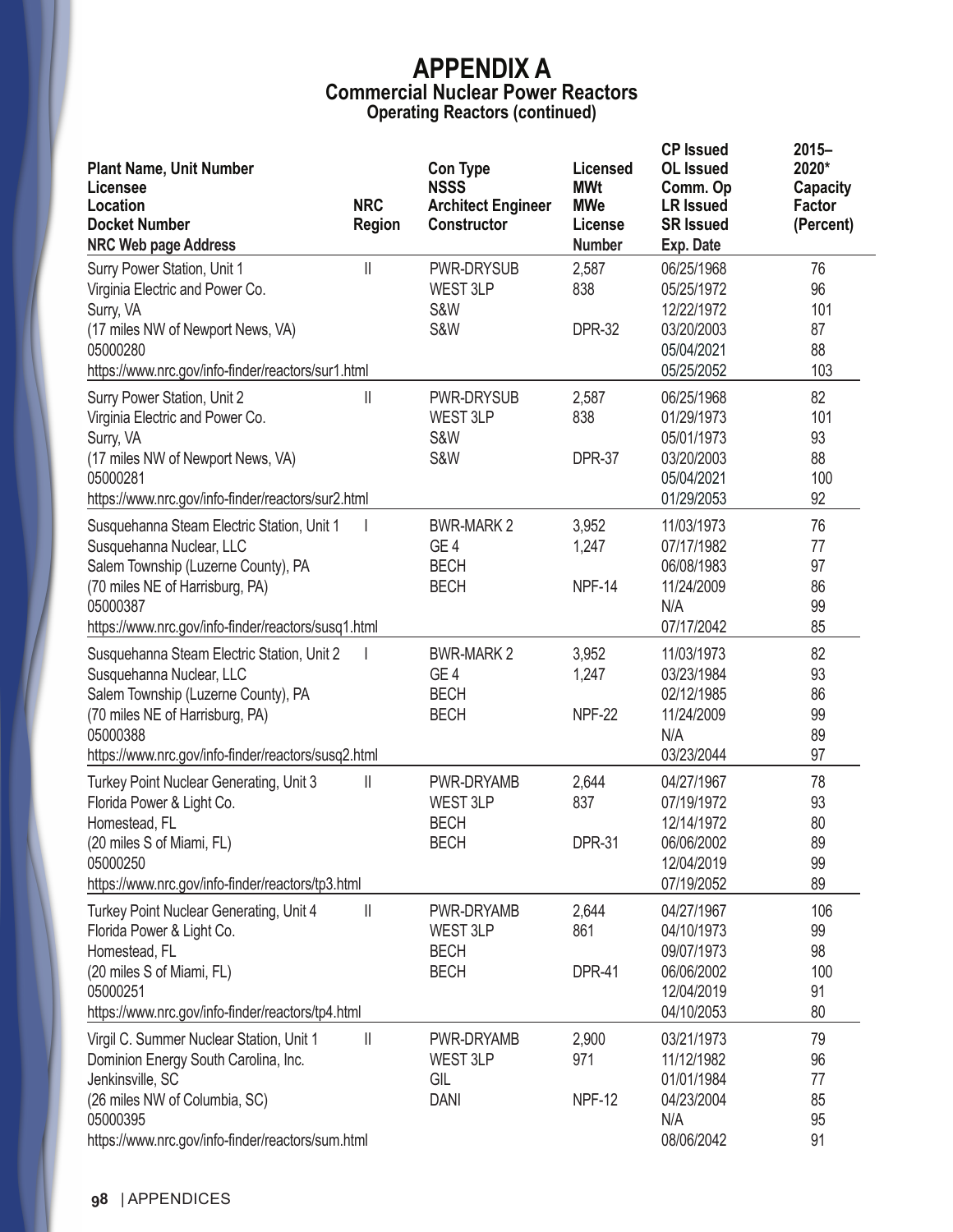| <b>Plant Name, Unit Number</b><br>Licensee                                                                                                                                                                    |                             | <b>Con Type</b><br><b>NSSS</b>                             | Licensed<br><b>MWt</b>            | <b>CP Issued</b><br><b>OL</b> Issued<br>Comm. Op                                       | $2015 -$<br>2020*<br>Capacity      |
|---------------------------------------------------------------------------------------------------------------------------------------------------------------------------------------------------------------|-----------------------------|------------------------------------------------------------|-----------------------------------|----------------------------------------------------------------------------------------|------------------------------------|
| Location<br><b>Docket Number</b>                                                                                                                                                                              | <b>NRC</b><br><b>Region</b> | <b>Architect Engineer</b><br><b>Constructor</b>            | <b>MWe</b><br>License             | <b>LR Issued</b><br><b>SR Issued</b>                                                   | Factor<br>(Percent)                |
| <b>NRC Web page Address</b>                                                                                                                                                                                   |                             |                                                            | <b>Number</b>                     | Exp. Date                                                                              |                                    |
| Vogtle Electric Generating Plant, Unit 1<br>Southern Nuclear Operating Co., Inc.<br>Waynesboro, GA<br>(26 miles SE of Augusta, GA)<br>05000424<br>https://www.nrc.gov/info-finder/reactors/vog1.html          | $\mathbb{I}$                | PWR-DRYAMB<br>WEST 4LP<br><b>SBEC</b><br><b>GPC</b>        | 3,625.6<br>1,150<br><b>NPF-68</b> | 06/28/1974<br>03/16/1987<br>06/01/1987<br>06/03/2009<br>N/A<br>01/16/2047              | 91<br>101<br>93<br>93<br>100<br>95 |
| Vogtle Electric Generating Plant, Unit 2<br>Southern Nuclear Operating Co., Inc.<br>Waynesboro, GA<br>(26 miles SE of Augusta, GA)<br>05000425<br>https://www.nrc.gov/info-finder/reactors/vog2.html          | $\mathbb{I}$                | PWR-DRYAMB<br>WEST 4LP<br><b>SBEC</b><br><b>GPC</b>        | 3,625.6<br>1,152<br><b>NPF-81</b> | 06/28/1974<br>03/31/1989<br>05/20/1989<br>06/03/2009<br>N/A<br>02/09/2049              | 100<br>94<br>96<br>100<br>92<br>92 |
| Waterford Steam Electric Station, Unit 3<br>Entergy Operations, Inc.<br>Killona, LA<br>(25 miles W of New Orleans, LA)<br>05000382<br>https://www.nrc.gov/info-finder/reactors/wat3.html                      | $\mathsf{IV}$               | PWR-DRYAMB<br><b>COMB CE</b><br><b>EBSO</b><br><b>EBSO</b> | 3,716<br>1,165<br><b>NPF-38</b>   | 11/14/1974<br>03/16/1985<br>09/24/1985<br>12/27/2018<br>N/A<br>12/18/2044              | 80<br>96<br>80<br>100<br>74<br>88  |
| Watts Bar Nuclear Plant, Unit 1<br><b>Tennessee Valley Authority</b><br>Spring City, TN<br>(60 miles SW of Knoxville, TN)<br>05000390<br>https://www.nrc.gov/info-finder/reactors/wb1.html                    | $\mathbb{I}$                | PWR-ICECND<br><b>WEST 4LP</b><br><b>TVA</b><br><b>TVA</b>  | 3,459<br>1,123<br><b>NPF-90</b>   | 01/23/1973<br>02/07/1996<br>05/27/1996<br>N/A<br>N/A<br>11/09/2035                     | 76<br>85<br>77<br>87<br>86<br>92   |
| Watts Bar Nuclear Plant, Unit 2<br><b>Tennessee Valley Authority</b><br>Spring City, TN<br>(60 miles SW of Knoxville, TN)<br>05000391<br>https://www.nrc.gov/info-finder/reactors/wb2.html                    | $\mathbf{  }$               | PWR-ICECND<br><b>WEST 4LP</b><br><b>TVA</b><br><b>TVA</b>  | 3,411<br>1,122<br>NPF-96          | 01/24/1973<br>10/22/2015<br>10/19/2016<br>N/A<br>N/A<br>10/22/2055                     | 26<br>45<br>95<br>88<br>86         |
| Wolf Creek Generating Station, Unit 1<br>Wolf Creek Nuclear Operating Corp.<br>Burlington (Coffey County), KS<br>(28 miles SE of Emporia, KS)<br>05000482<br>https://www.nrc.gov/info-finder/reactors/wc.html | $\mathsf{IV}$               | PWR-DRYAMB<br>WEST 4LP<br><b>BECH</b><br><b>DANI</b>       | 3,565<br><b>NPF-42</b>            | 05/17/1977<br>06/04/1985 <sup>G</sup><br>09/03/1985<br>11/20/2008<br>N/A<br>03/11/2045 | 78<br>74<br>96<br>86<br>87<br>98   |

G: The original OL (NPF-32) was issued on 03/11/1985. The license was superseded by OL (NPF-42), issued on 06/04/1985.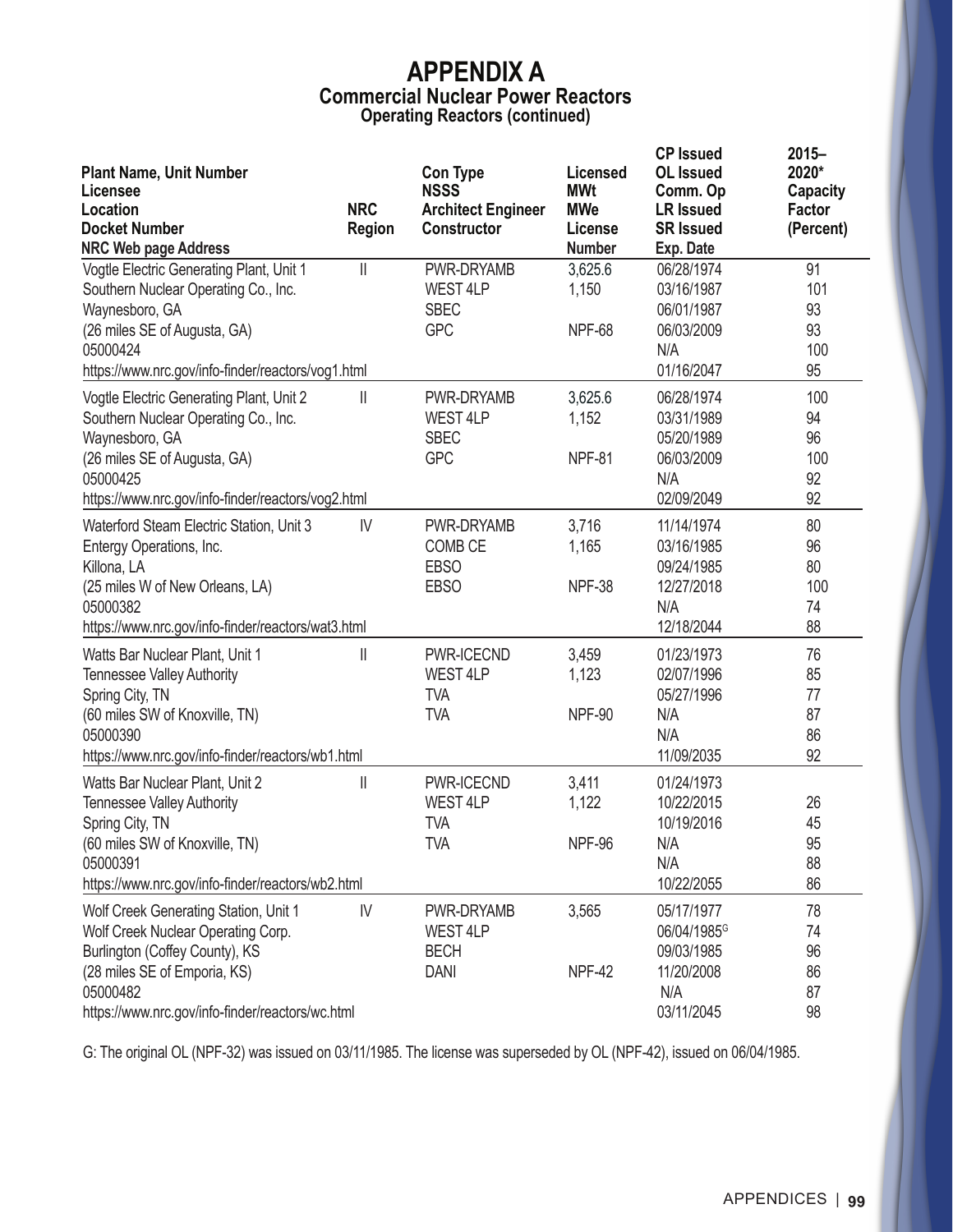# **APPENDIX A Commercial Nuclear Power Reactors**

| <b>Operating Reactors Under Active Construction or Deferred Policy</b> |  |  |
|------------------------------------------------------------------------|--|--|

| <b>Plant Name, Unit Number</b><br>Licensee<br>Location<br><b>Docket Number</b><br><b>NRC Web page Address</b>                                                                                                                                                                                    | <b>NRC</b><br><b>Region</b> | <b>Con Type</b><br><b>NSSS</b><br><b>Architect Engineer</b><br>Constructor | Licensed<br><b>MWt</b><br><b>MWe</b><br>License<br><b>Number</b> | <b>CP Issued</b><br><b>OL</b> Issued<br>Comm. Op.<br><b>LR Issued</b><br>Exp. Date |  |
|--------------------------------------------------------------------------------------------------------------------------------------------------------------------------------------------------------------------------------------------------------------------------------------------------|-----------------------------|----------------------------------------------------------------------------|------------------------------------------------------------------|------------------------------------------------------------------------------------|--|
| Bellefonte Nuclear Power Station, Unit 1**<br><b>Tennessee Valley Authority</b><br>(6 miles NE of Scottsboro, AL)<br>05000438<br>https://www.nrc.gov/reactors/new-reactors/bellefonte-constr-permits.html                                                                                        | $\mathsf{I}$                | PWR-DRYAMB<br><b>B&amp;W 205</b><br><b>TVA</b><br><b>TVA</b>               | 3,763                                                            | 12/24/1974                                                                         |  |
| Bellefonte Nuclear Power Station, Unit 2**<br><b>Tennessee Valley Authority</b><br>(6 miles NE of Scottsboro, AL)<br>05000439                                                                                                                                                                    | Ш                           | PWR-DRYAMB<br><b>B&amp;W 205</b><br><b>TVA</b><br><b>TVA</b>               | 3,763                                                            | 12/24/1974                                                                         |  |
| https://www.nrc.gov/reactors/new-reactors/bellefonte-constr-permits.html<br>Enrico Fermi Nuclear Plant, Unit 3<br><b>DTE Electric Company</b><br>Newport, MI<br>(25 miles NE of Toledo, OH)<br>05200033<br>https://www.nrc.gov/reactors/new-reactors/col-holder/ferm3.html                       | $\mathbb{H}$                | <b>ESBWR4,500</b><br><b>GEH</b>                                            | <b>NPF-95</b>                                                    | 05/01/2015                                                                         |  |
| North Anna Power Station, Unit 3<br>Dominion Virginia Power<br>Mineral (Louisa County), VA<br>(40 miles NW of Richmond, VA)<br>05200017<br>https://www.nrc.gov/reactors/new-reactors/col-holder/na3.html                                                                                         | $\mathbf{I}$                | <b>BWR</b><br>4,500<br><b>ESBWR</b><br><b>GEH</b>                          | <b>NPF-103</b>                                                   | 06/02/2017                                                                         |  |
| Turkey Point Nuclear Generating, Unit 6<br>Florida Power and Light<br>Homestead, FL<br>(20 miles S of Miami, FL)<br>05200040                                                                                                                                                                     | $\mathop{  }$               | <b>PWR</b><br>AP1000<br>WEST <sub>2LP</sub>                                | 3,400<br><b>NPF-104</b>                                          | 04/12/2018                                                                         |  |
| https://www.nrc.gov/reactors/new-reactors/col-holder/tp6.html<br>Turkey Point Nuclear Generating, Unit 7<br>Florida Power and Light<br>Homestead, FL<br>(20 miles S of Miami, FL)<br>05200041                                                                                                    | Ш                           | <b>PWR</b><br>AP1000<br>WEST 2LP                                           | 3,400<br><b>NPF-105</b>                                          | 04/12/2018                                                                         |  |
| https://www.nrc.gov/reactors/new-reactors/col-holder/tp7.html<br>Vogtle Electric Generating Plant, Unit 3<br>Southern Nuclear Operating Co., Inc.<br>Waynesboro (Burke County), GA<br>(26 miles SE of Augusta, GA)<br>05200025<br>https://www.nrc.gov/reactors/new-reactors/col-holder/vog3.html | $\mathsf{I}$                | <b>PWR</b><br>AP1000<br><b>WEST 2LP</b>                                    | 3,400<br>NPF-91                                                  | 02/10/2012                                                                         |  |